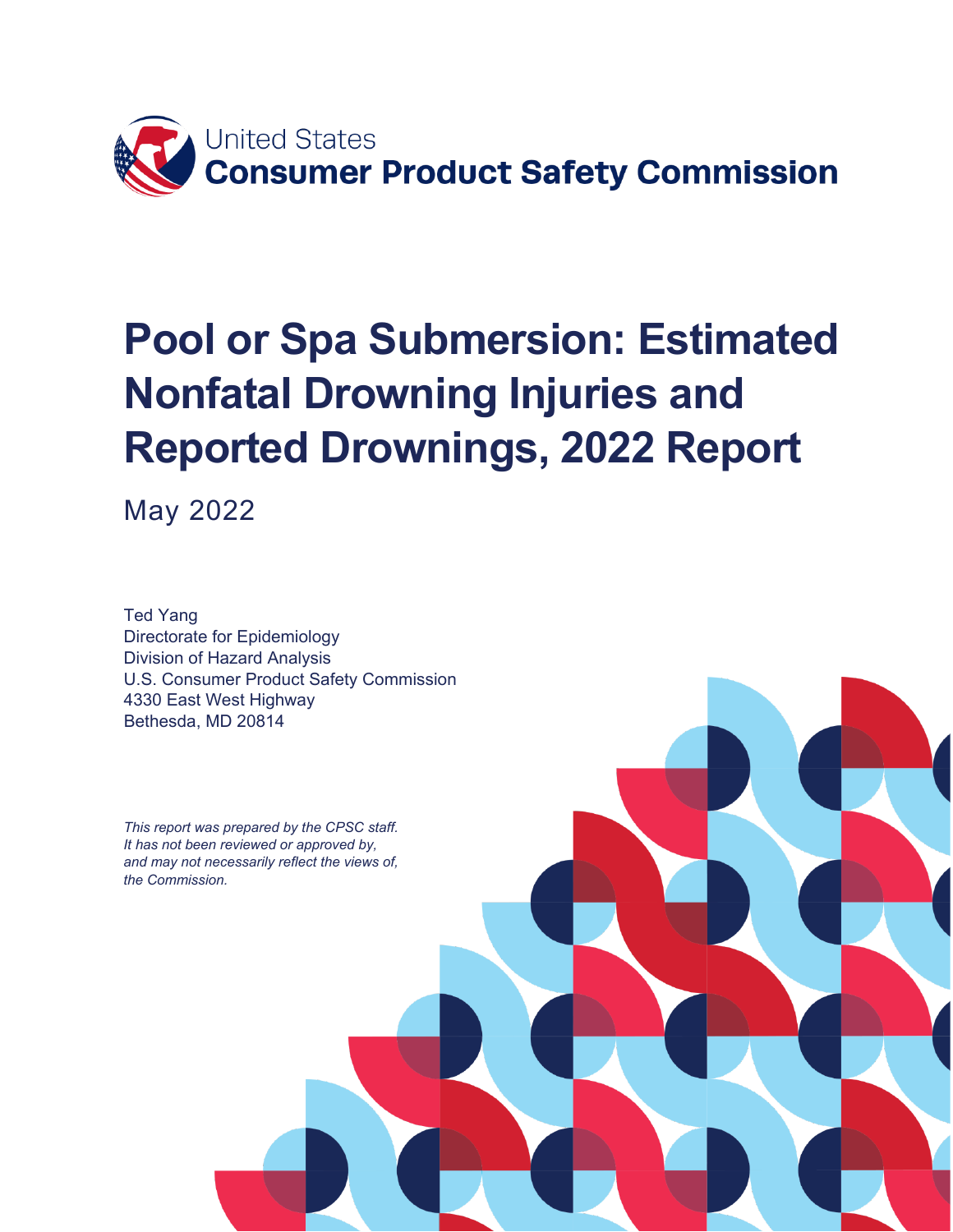# **Table of Contents**

| Table 1: Estimated Number of ED-Treated Nonfatal Pool or Spa Drowning Injuries  5       |
|-----------------------------------------------------------------------------------------|
| Table 2: Estimated Number of ED-Treated Nonfatal Pool or Spa Drowning Injuries by       |
|                                                                                         |
| Table 3: Percent of Estimated ED-Treated Nonfatal Pool or Spa Drowning Injuries by      |
|                                                                                         |
| Table 4: Percent of Estimated ED-Treated Nonfatal Pool or Spa Drowning Injuries by      |
|                                                                                         |
| Figure 1: Percent of Estimated ED-Treated Nonfatal Pool or Spa Drowning Injuries by     |
| Figure 2: Percent of Estimated ED-Treated Nonfatal Pool or Spa Drowning Injuries by Age |
| Table 5: Percent of Estimated ED-Treated Nonfatal Pool or Spa Drowning Injuries by      |
|                                                                                         |
| Table 6: Percent of Estimated ED-Treated Nonfatal Pool or Spa Drowning Injuries by      |
|                                                                                         |
|                                                                                         |
|                                                                                         |
| Table 8: Percentage of Drowning Deaths with Pools or Spas by Interval Between Incident  |
|                                                                                         |
| Table 9: Percentage of Drowning Deaths Associated with Pools or Spas by Product Type    |
| Table 10: Percentage of Drowning Deaths Associated with Pools or Spas by Gender 14      |
| Figure 3: Average Annual Drowning Deaths Associated with Pools or Spas by Month of      |
|                                                                                         |
| Figure 4: Average Annual Drowning Deaths Associated with Pools or Spas by Age 16        |
| Table 11: Percentage of Drowning Deaths with Pools or Spas by Incident Location 17      |

**Pool or Spa Submersion: Estimated Nonfatal Drowning Injuries and Reported Drownings,**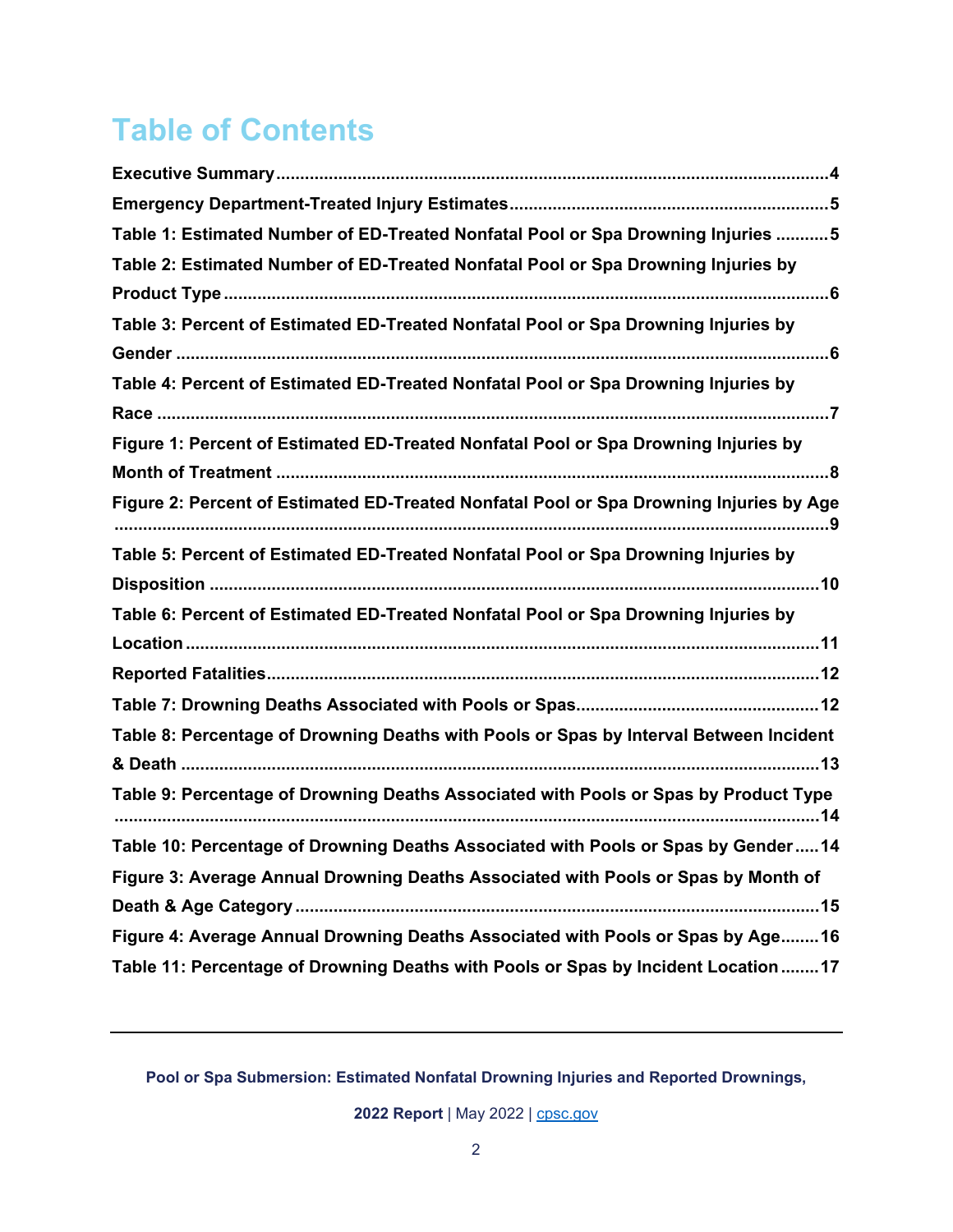| Table 12: Percentage of Drowning Deaths with Pools or Spas by Specific Pool/Spa Type |  |
|--------------------------------------------------------------------------------------|--|
|                                                                                      |  |
| Table 13: Percentage of Drowning Deaths with Pools or Spas by Scenario 19            |  |
|                                                                                      |  |

**Pool or Spa Submersion: Estimated Nonfatal Drowning Injuries and Reported Drownings,**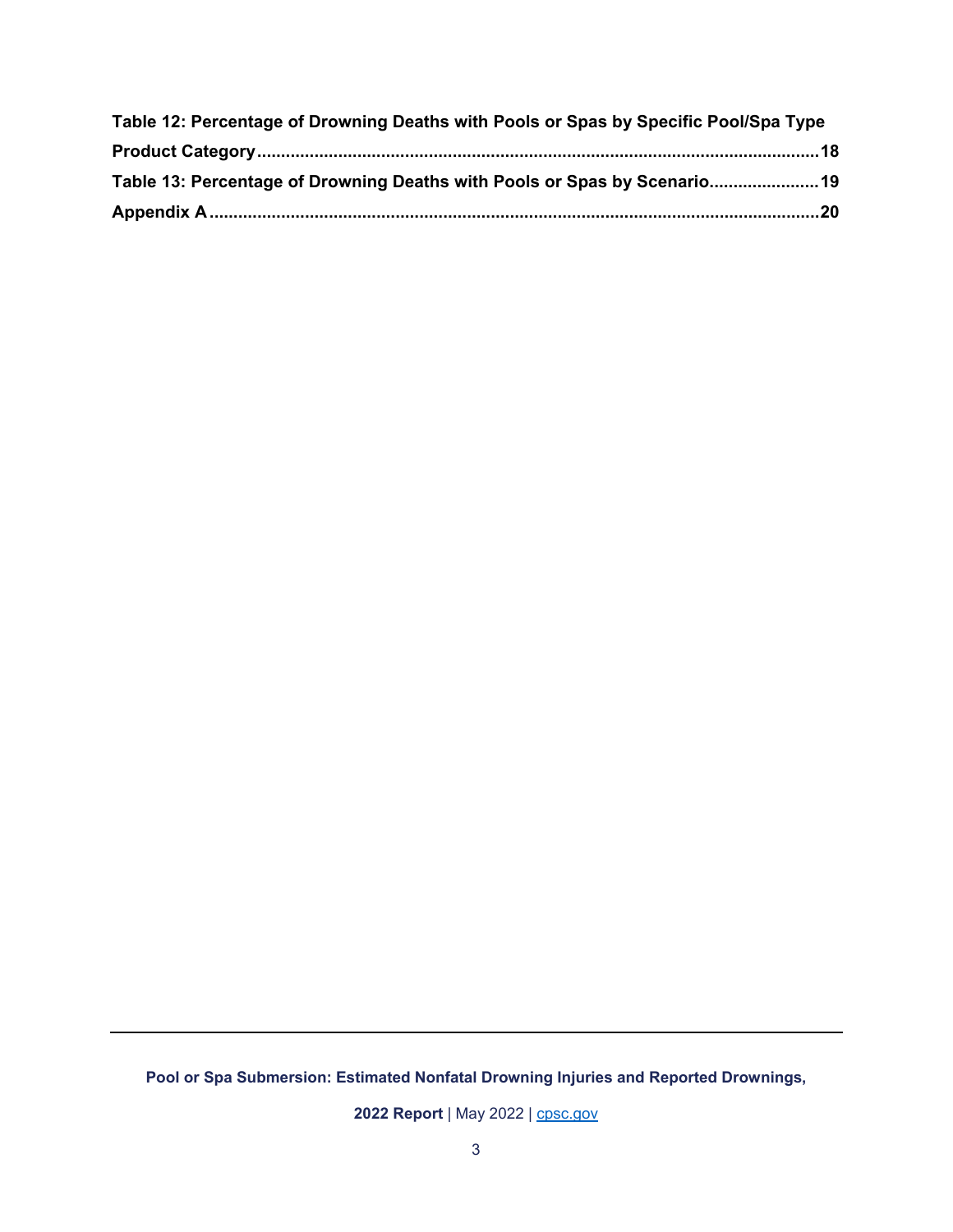### <span id="page-3-0"></span>**Executive Summary**

This report presents annual estimates of the number of emergency department-treated, pool- or spa<sup>[1](#page-3-1)</sup>-related, nonfatal drownings (submersion injuries<sup>2</sup>) that occurred between 2019 and 2021, involving children younger than 15 years of age. The report also sets forth the counts of reported pool- or spa-related fatal drownings (submersion fatalities<sup>3</sup>) that happened between 2017 and 2019, to children younger than 15 years of age. In addition, the report details the subset of drowning injuries and fatalities involving children younger than 5 years of age, excluding cases involving suction entrapment.[4](#page-3-4)

There were, on average, an estimated 6,300 pool- or spa-related, hospital emergency department (ED)-treated, nonfatal drowning injuries each year for 2019 through 2021, and 389 pool- or spa-related fatal drownings reported per year for 2017 through 2019, involving children younger than 15 years of age. Additionally, an annual average of 80 percent of the ED-treated nonfatal drowning injuries from 2019 through 2021, and 73 percent of the reported fatal drownings from 2017 through 2019, involved children younger than 5 years of age.

For children younger than 15 years old, 43 percent of the victims of estimated ED-treated pool or spa drowning injuries for 2019 through 2021 were admitted to the hospital or treated and transferred to another hospital, compared to 5 percent for ED-treated injuries to children younger than 15 years old involving *all* consumer products in the CPSC's jurisdiction during the same period. Overall, annual estimates of the number of children who were treated in hospital emergency departments for pool- or spa-related, nonfatal drowning injuries in 2021 (6,800 injuries), were not statistically different from those in 2020 (5,800 injuries).

The total number of fatal drownings in 2019 (367 fatalities) was lower than the total number of fatal drownings in 2018 (406 fatalities). For children younger than 5 years of age, the total number of fatal drownings in 2019 (254 fatalities), was also lower than the total number of fatal drownings in 2018 (302 fatalities).

<span id="page-3-4"></span>4 Note that circulation/suction entrapments in pools or spas are presented in a separate document: ["2014–2018 Reported](https://www.cpsc.gov/s3fs-public/2019_Circulation_Entrapment.pdf)  [Circulation/Suction Entrapment Incidents Associated with Pools, Spas, and Whirlpool Bathtubs, 2019 Report," May 2019.](https://www.cpsc.gov/s3fs-public/2019_Circulation_Entrapment.pdf)

**Pool or Spa Submersion: Estimated Nonfatal Drowning Injuries and Reported Drownings,** 

 $\overline{a}$ <sup>1</sup> The term "spa" is used to refer to spas and hot tubs.

<span id="page-3-2"></span><span id="page-3-1"></span> $^2$  The term "submersion injury" is used instead of "nonfatal drowning," when comparing or referring to injuries resulting from incidents involving non-pool- or non-spa-related products or hazards.

<span id="page-3-3"></span> $^3$  The term "submersion fatality" is used instead of "drowning," when comparing or referring to fatalities resulting from incidents involving non-pool- or non-spa-related products or hazards. The periods for reported injury and fatality statistics differ due to the lag in fatality reporting. Incidents covered by this report were associated with a pool or spa, but the primary cause of the incident was not necessarily the pool or spa product.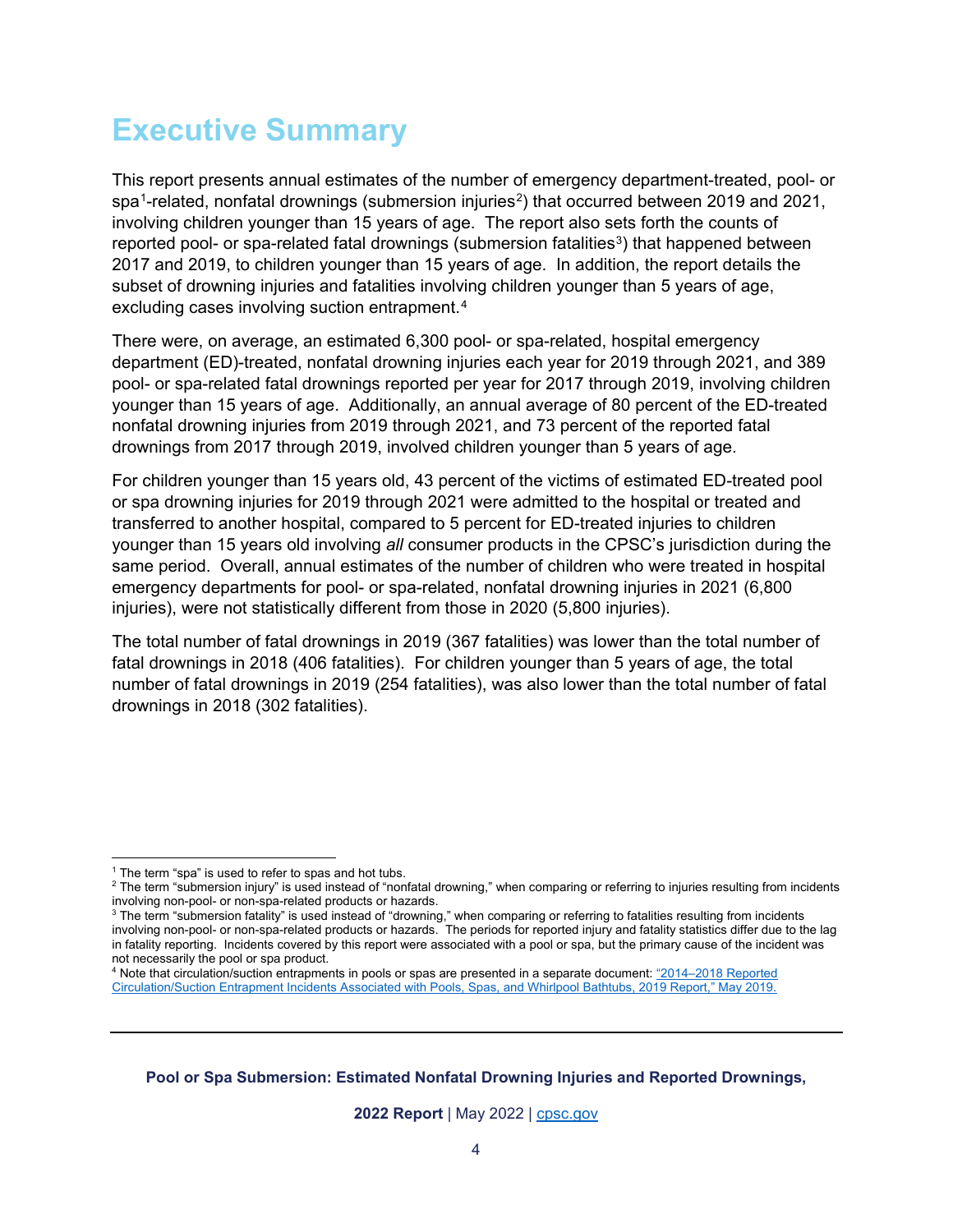# <span id="page-4-0"></span>**Emergency Department-Treated Injury Estimates**

For 2019 through 2021, an estimated annual average of 6,300 children younger than 15 years of age were treated in U.S. hospital emergency departments (EDs) for nonfatal injuries associated with pool or spa submersions. Estimates are shown in Table 1. Estimates are also provided for injured children younger than 5 years of age and children 5 to 14 years of age. Injury estimates are based on CPSC's National Electronic Injury Surveillance System (NEISS) data, where sampling weights are used to project the cases from NEISS hospitals to national estimates. The corresponding annual average estimates for the years 2018 through 2020, were 6,200 children younger than 15 years of age and 4,800 children younger than 5 years of age treated in hospital emergency departments for nonfatal drowning injuries in pools or spas.

### <span id="page-4-1"></span>**Table 1**

#### **Estimated Number of ED-Treated Nonfatal Pool or Spa Drowning Injuries Children Younger than 15 Years of Age, 2019-2021**

| Year    | $\sim$<br>- -<br><b>Estimated Emergency Department-Treated Injuries</b> |            |                              |  |  |  |
|---------|-------------------------------------------------------------------------|------------|------------------------------|--|--|--|
|         | <b>Younger than 5 Years</b>                                             | 5-14 Years | <b>Younger than 15 Years</b> |  |  |  |
| Average | 5,000                                                                   | 1,300      | 6,300                        |  |  |  |
| 2021    | 5,500                                                                   | 1,300      | 6,800                        |  |  |  |
| 2020    | 4,400                                                                   | 1,300      | 5,800                        |  |  |  |
| 2019    | 5,100                                                                   | 1,200      | 6,300                        |  |  |  |
|         |                                                                         |            |                              |  |  |  |

Source: U.S. CPSC: NEISS. Appendix A details the methodology for data extraction.

Estimates for children under age 5 and ages 5 to 14 may not sum to the under age 15 total, due to rounding.

The estimates are rounded to the nearest hundred.

The 2021 estimates of children younger than 15 years of age and children younger than 5 years of age, who were treated in U.S. hospital EDs for pool- or spa-related nonfatal drownings, are not statistically different from the 2020 estimates. On average, from 2019 through 2021, 80 percent of children treated in EDs for pool- or spa-related, nonfatal drowning injuries were younger than 5 years of age. Children younger than 5 years of age comprised an estimated 80, 77, and 81 percent of the childhood pool- or spa- related ED-treated injuries in 2019, 2020, and 2021, respectively.

#### **Pool or Spa Submersion: Estimated Nonfatal Drowning Injuries and Reported Drownings,**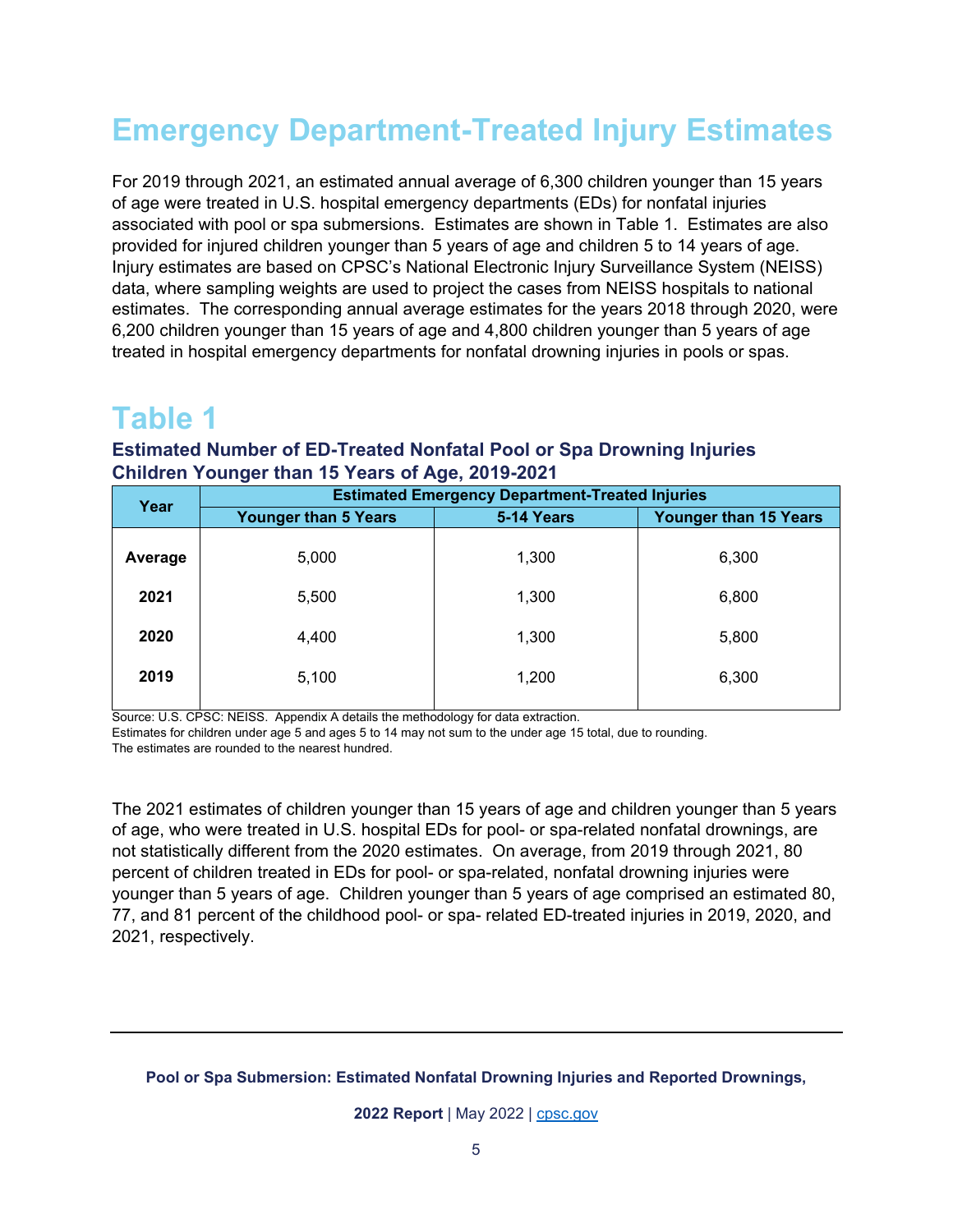Table 2 shows the percent of estimates for 2019 through 2021, associated with pool or spa submersions, by type of product. Spa-related submersions constitute 4 percent of the estimated number of the pool or spa submersion-treated, nonfatal drowning injuries for children younger than 15 years of age, and 5 percent of the estimated number of the pool or spa submersiontreated, nonfatal drowning injuries for children younger than 5 years of age.

### <span id="page-5-0"></span>**Table 2**

**Percent of Estimated ED-Treated Nonfatal Pool or Spa Drowning Injuries Children Younger than 15 Years of Age by Product Type, 2019-2021**

| <b>Product Type</b> | <b>Estimated Emergency Department-Treated Injury Percentages</b> |            |                              |  |  |
|---------------------|------------------------------------------------------------------|------------|------------------------------|--|--|
|                     | <b>Younger than 5 Years</b>                                      | 5-14 Years | <b>Younger than 15 Years</b> |  |  |
| <b>Pool</b>         | 95                                                               | 100        | 96                           |  |  |
| <b>Spa</b>          |                                                                  |            |                              |  |  |
| Total               | 100                                                              | 100        | 100                          |  |  |

Source: U.S. CPSC: NEISS. Appendix A details the methodology for data extraction.

Percentages may not add up to 100 due to rounding or estimates of drowning injuries for children of unknown gender. In this table, 0 represents < 0.5%.

Table 3 shows the percentage of the estimated number of pool- or spa-related, nonfatal drowning injuries by victim gender. Male children are more frequently treated for pool- or sparelated, nonfatal drowning injuries than female children. This is true of all injured children younger than 15 and the subset of children younger than 5 years of age.

### <span id="page-5-1"></span>**Table 3**

#### **Percent of Estimated ED-Treated Nonfatal Pool or Spa Drowning Injuries Children Younger than 15 Years of Age by Gender, 2019-2021**

| Gender       | <b>Estimated Emergency Department-Treated Injury Percentages</b>          |     |     |  |  |  |  |
|--------------|---------------------------------------------------------------------------|-----|-----|--|--|--|--|
|              | <b>Younger than 15 Years</b><br><b>Younger than 5 Years</b><br>5-14 Years |     |     |  |  |  |  |
| <b>Male</b>  | 56                                                                        | 67  | 59  |  |  |  |  |
| Female       | 44                                                                        | 33  |     |  |  |  |  |
| <b>Total</b> | 100                                                                       | 100 | 100 |  |  |  |  |

Source: U.S. CPSC: NEISS. Appendix A details the methodology for data extraction.

Percentages may not add up to 100 due to rounding or estimates of drowning injuries for children of unknown gender.

#### **Pool or Spa Submersion: Estimated Nonfatal Drowning Injuries and Reported Drownings,**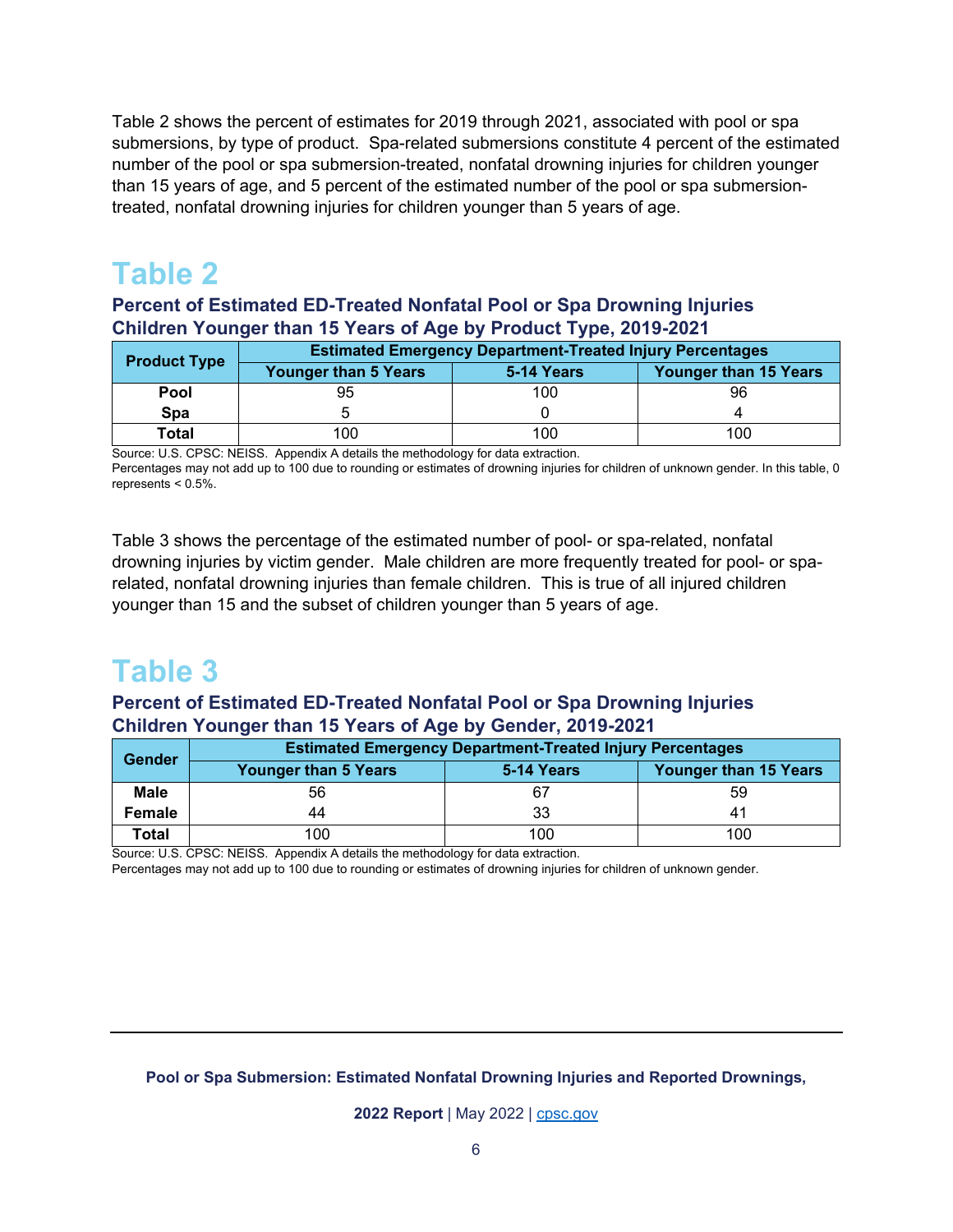Table 4 shows the percentage of the estimated number of pool- or spa-related, nonfatal drowning injuries by the victim's race. For more than 50 percent of estimated nonfatal drowning injuries involving children under 15 years of age, the victim's race was unspecified. White children made up 34 percent of victims younger than 5 years of age and 35 percent of victims between 5 and 14 years of age. Black/African American children were 6 percent of victims younger than 5 years of age and 18 percent of victims between 5 and 14 years of age. Children of other races made up less than 5 percent of victims across all age groups. Overall, White children represented the highest percentage of victims under 15 years of age, at 34 percent. Focusing on those injuries where race was known, 74 percent were White (compared to 72 percent of the population for that age), 19 percent were Black (compared to 15 percent of the population for that age), and 3 percent were Asian (compared to 5 percent of the population for that age) for children less than 15 years old. This skews more for Black 5-14-year-olds, where they represented about 32 percent of the incidents, yet only 15 percent of the population for that age group.<sup>[5](#page-6-1)</sup> However, these findings are not definitive, given the high proportion of unspecified races.

### <span id="page-6-0"></span>**Table 4**

**Percent of Estimated ED-Treated Nonfatal Pool or Spa Drowning Injuries Children Younger than 15 Years of Age by Race, 2019-2021** 

| Race                                    | <b>Estimated Emergency Department-Treated Injury</b><br><b>Percentages</b> |            |                                 |  |
|-----------------------------------------|----------------------------------------------------------------------------|------------|---------------------------------|--|
|                                         | Younger than 5<br><b>Years</b>                                             | 5-14 Years | Younger than 15<br><b>Years</b> |  |
| <b>Not stated</b>                       | 56                                                                         | 43         | 54                              |  |
| White                                   | 34                                                                         | 35         | 34                              |  |
| <b>Black/African American</b>           | 6                                                                          | 18         | 9                               |  |
| <b>Other</b>                            | າ                                                                          |            | າ                               |  |
| Asian                                   |                                                                            | 3          |                                 |  |
| American Indian/Alaska Native           |                                                                            |            |                                 |  |
| <b>Native Hawaiian/Pacific Islander</b> | 0                                                                          | -          |                                 |  |
| Total                                   | 100                                                                        | 100        | 100                             |  |

Source: U.S. CPSC: NEISS. Appendix A details the methodology for data extraction.

Percentages may not add up to 100, due to rounding: In this table, 0 represents < 0.5%.

"-" denotes no data recorded.

NEISS injury data is equipped to capture details on the ethnicity of the patient. However, for 2019-2021 pool or spa drowning injuries among children under 15 years of age, the ethnicity is unspecified for most of the data.

**Pool or Spa Submersion: Estimated Nonfatal Drowning Injuries and Reported Drownings,** 

<span id="page-6-1"></span> $\overline{a}$  $^{\rm 5}$  Because 2020-2021 Demographic Census results are unavailable at the time of writing this report, demographic percentages are based on<https://www2.census.gov/programs-surveys/popest/tables/2010-2019/national/asrh/nc-est2019-asr6h.xlsx>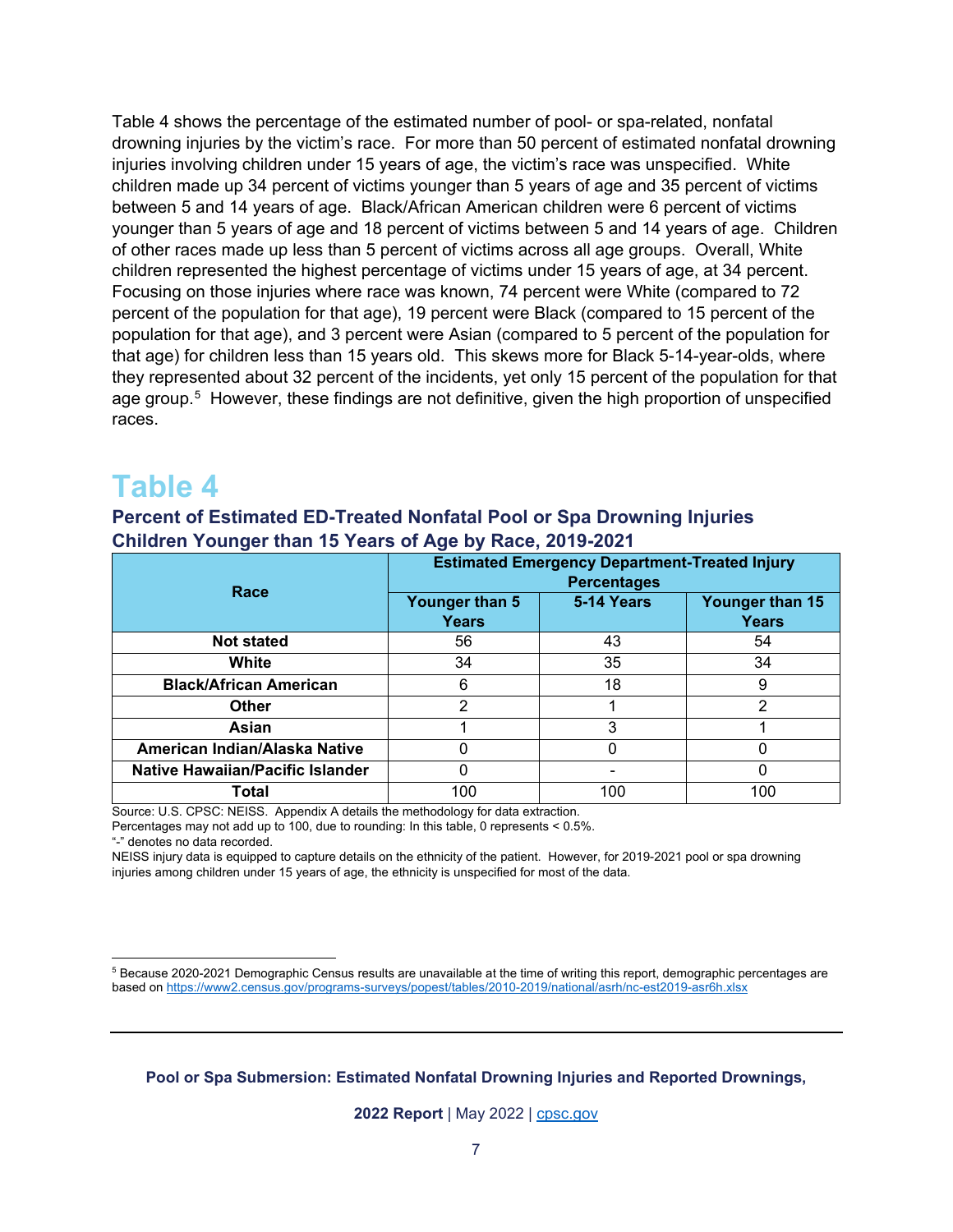Figure 1 illustrates the monthly distribution of the percentages of the estimated ED-treated, nonfatal drowning injuries for each age group. The months of May, June, July, and August had the largest percentages.

### <span id="page-7-0"></span>**Figure 1**

### **Percent of Estimated ED-Treated Nonfatal Pool or Spa Drowning Injuries Children Younger than 15 Years of Age by Month of Treatment, 2019-2021**



Source: U.S. CPSC: NEISS.

#### **Pool or Spa Submersion: Estimated Nonfatal Drowning Injuries and Reported Drownings,**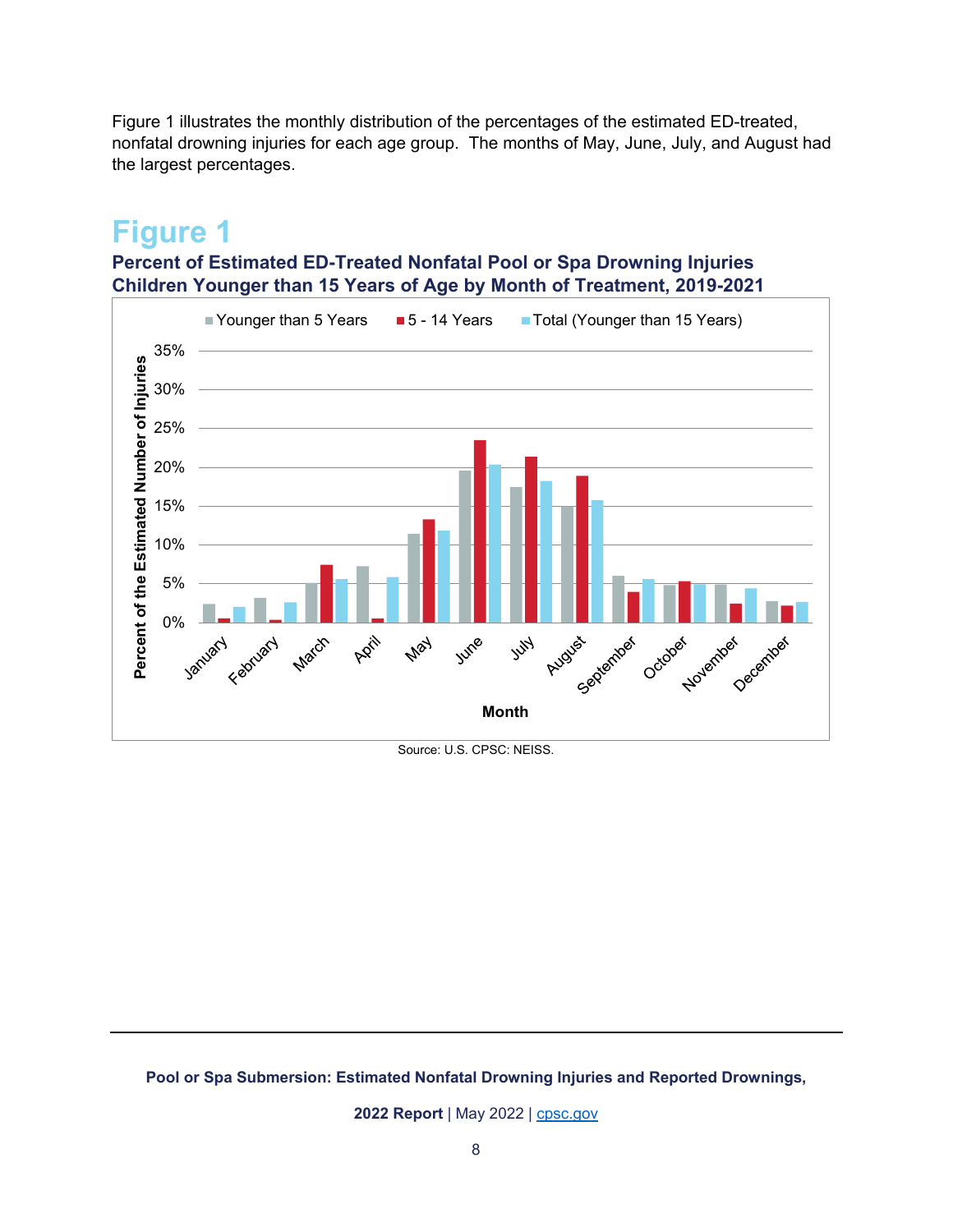Figure 2 plots the percentage of the estimated number of ED-treated, nonfatal drowning injuries as a function of the victim's age. Children younger than 1 year of age accounted for 2 percent of the estimated pool- or spa-related, nonfatal drowning injuries. Children between the ages of 1 and 3 years (12 to 47 months) comprised approximately 70 percent of the estimated number of children treated for pool- or spa-related, nonfatal drowning injuries. An additional 8 percent of the estimated childhood pool- or spa-related, nonfatal drowning injuries occurred in children 4 years of age (48 to 59 months). Children between the ages of 5 to 9 and 10 to 14 accounted for 13 and 7 percent, respectively, of the estimated ED-treated pool or spa-related, nonfatal drowning injuries.

### <span id="page-8-0"></span>**Figure 2**



**Percent of Estimated ED-Treated Nonfatal Pool or Spa Drowning Injuries by Age Children Younger than 15 Years of Age, 2019-2021**

Source: U.S. CPSC: NEISS.

#### **Pool or Spa Submersion: Estimated Nonfatal Drowning Injuries and Reported Drownings,**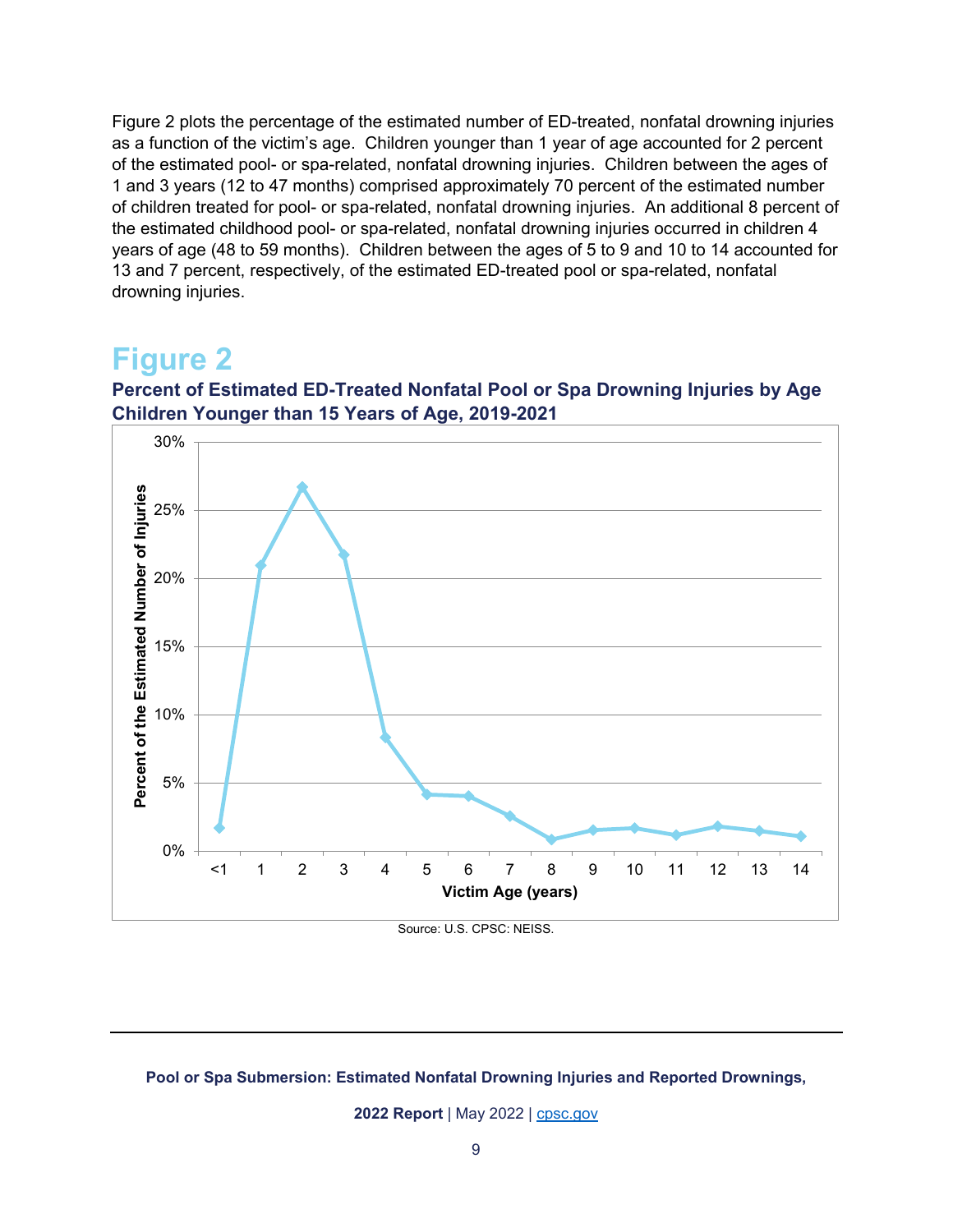Table 5 gives a breakdown of estimated ED-treated pool or spa drowning injuries by disposition. From 2019 through 2021, children younger than 15 years of age were admitted to the hospital or treated and transferred to another hospital 43 percent of the time. In 2021 alone, children younger than 15 years of age were admitted to the hospital or treated and transferred to another hospital 42 percent of the time, representing a 10 percent decrease from 2020 (52%). By contrast, for *all* ED-treated injuries to children related to consumer products in the CPSC's jurisdiction, only 5 percent of children in the younger than 15 years of age category were admitted to the hospital or treated and transferred. From 2019 to 2021, there was a statistically significant decrease in the percentage of victims aged 5-14 years that were examined or treated and released, when compared to 2018-2020. For Dead on Arrival (DOA), or Died in Emergency Department percentages, drowning victims younger than 5 years of age comprised most of all child drownings (see Table 7). The deaths recorded in NEISS are also included in the fatality count in the section on reported fatalities discussed later in this report.

### <span id="page-9-0"></span>**Table 5**

#### **Percent of Estimated ED-Treated Pool or Spa Drowning Injuries Children Younger than 15 Years of Age by Disposition, 2018-2020 vs. 2019-2021**

|                     | <b>Estimated Emergency Department-Treated Injury Percentages</b> |                |                |                |                              |                |
|---------------------|------------------------------------------------------------------|----------------|----------------|----------------|------------------------------|----------------|
| <b>Disposition</b>  | <b>Younger than 5 Years</b>                                      |                | 5-14 Years     |                | <b>Younger than 15 Years</b> |                |
|                     | 2018-2020                                                        | 2019-2021      | 2018-2020      | 2019-2021      | 2018-2020                    | 2019-2021      |
| <b>Examined or</b>  |                                                                  |                |                |                |                              |                |
| <b>Treated and</b>  | 48                                                               | 53             | 64             | 55             | 52                           | 53             |
| <b>Released</b>     |                                                                  |                |                |                |                              |                |
| <b>Admitted to</b>  | 40                                                               | 40             | 21             | 27             | 36                           | 38             |
| <b>Hospital</b>     |                                                                  |                |                |                |                              |                |
| <b>Treated and</b>  | 6                                                                | 3              | 10             | 14             | 7                            | 6              |
| <b>Transferred</b>  |                                                                  |                |                |                |                              |                |
| DOA or Died in      |                                                                  |                |                |                |                              |                |
| <b>Emergency</b>    | 2                                                                | $\overline{2}$ | 3              | $\overline{2}$ | $\overline{2}$               | $\overline{2}$ |
| <b>Department</b>   |                                                                  |                |                |                |                              |                |
| <b>Held for</b>     | $\overline{2}$                                                   | 1              | $\overline{2}$ | $\overline{2}$ | $\overline{2}$               | $\overline{2}$ |
| <b>Observation</b>  |                                                                  |                |                |                |                              |                |
| <b>Left Without</b> | 2                                                                | $\mathbf{0}$   | $\mathbf 0$    | $\mathbf{0}$   |                              | 0              |
| <b>Being Seen</b>   |                                                                  |                |                |                |                              |                |
| Total               | 100                                                              | 100            | 100            | 100            | 100                          | 100            |

Source: U.S. CPSC: NEISS. Appendix A details the methodology for data extraction. Percentages may not add up to 100, due to rounding: In this table, 0 represents < 0.5%.

**Pool or Spa Submersion: Estimated Nonfatal Drowning Injuries and Reported Drownings,**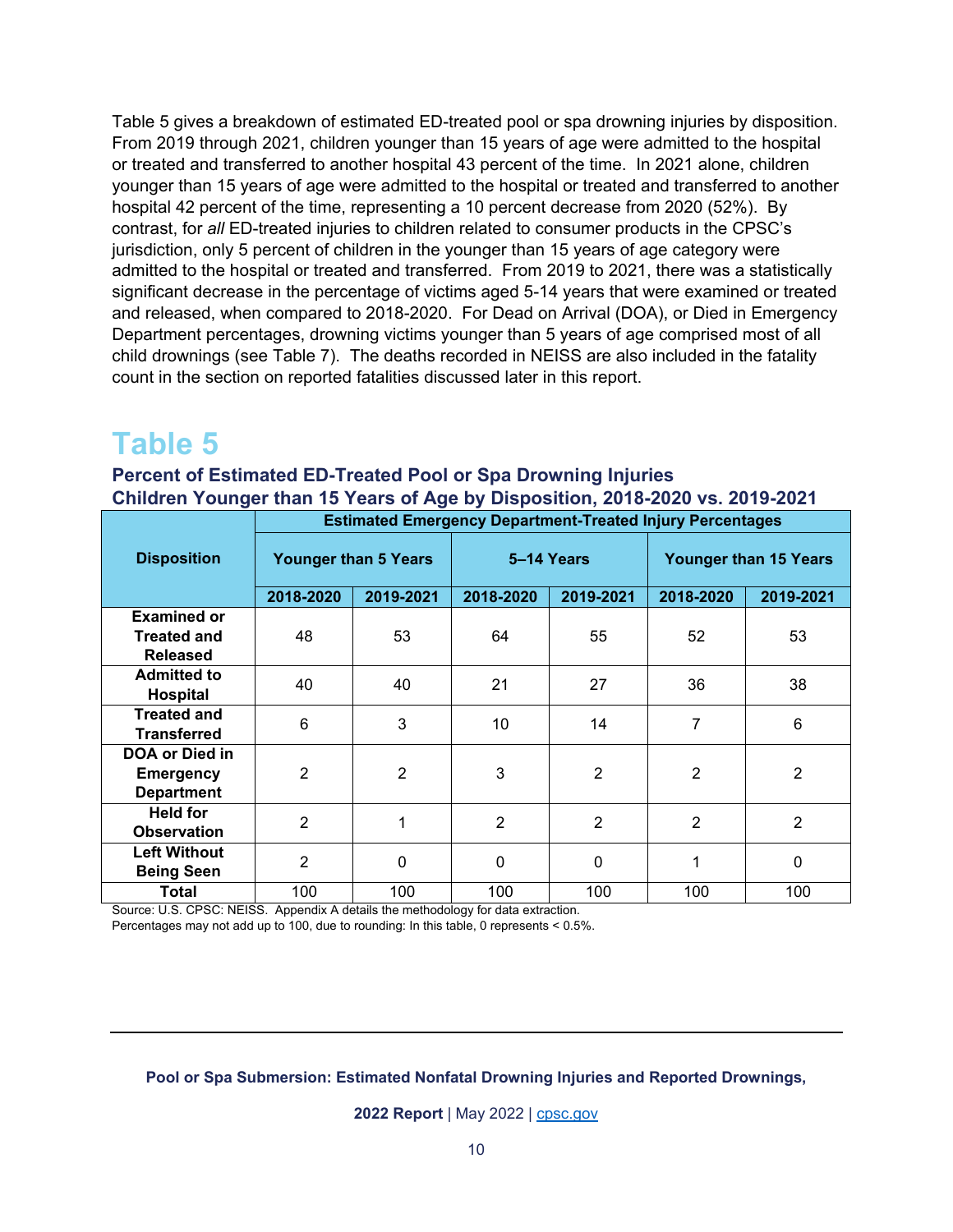Table 6 shows the percentages of the estimated number of injuries for each age group by the location of the submersion incident. Overall, 45 percent of the incidents involving injuries that led to emergency department visits occurred at a residence. Injured children younger than 5 years of age had the largest percentage (49%) of incidents in a residential location. For injured children 5 to 14 years of age, 38 percent of incidents occurred in public locations. In 2021 alone, for all children younger than 15 years of age, 41 percent of the incidents involving EDtreated injuries occurred at a residence, a decrease of 11 percent from 2020 (52%).

### <span id="page-10-0"></span>**Table 6**

#### **Percent of Estimated ED-Treated Nonfatal Pool or Spa Drowning Injuries Children Younger than 15 Years of Age by Location, 2019-2021**

|                             | <b>Estimated Emergency Department-Treated Injury Percentages</b> |            |                              |  |
|-----------------------------|------------------------------------------------------------------|------------|------------------------------|--|
| Location                    | <b>Younger than</b><br><b>5 Years</b>                            | 5–14 Years | <b>Younger than 15 Years</b> |  |
| <b>Residential</b>          | 49                                                               | 29         | 45                           |  |
| <b>Undisclosed Location</b> | 33                                                               | 32         | 33                           |  |
| <b>Public</b>               | 18                                                               | 38         | 22                           |  |
| Total                       | 100                                                              | 100        | 100                          |  |

Source: U.S. CPSC: NEISS. Appendix A details the methodology for data extraction. Percentages may not add up to 100, due to rounding.

**Pool or Spa Submersion: Estimated Nonfatal Drowning Injuries and Reported Drownings,**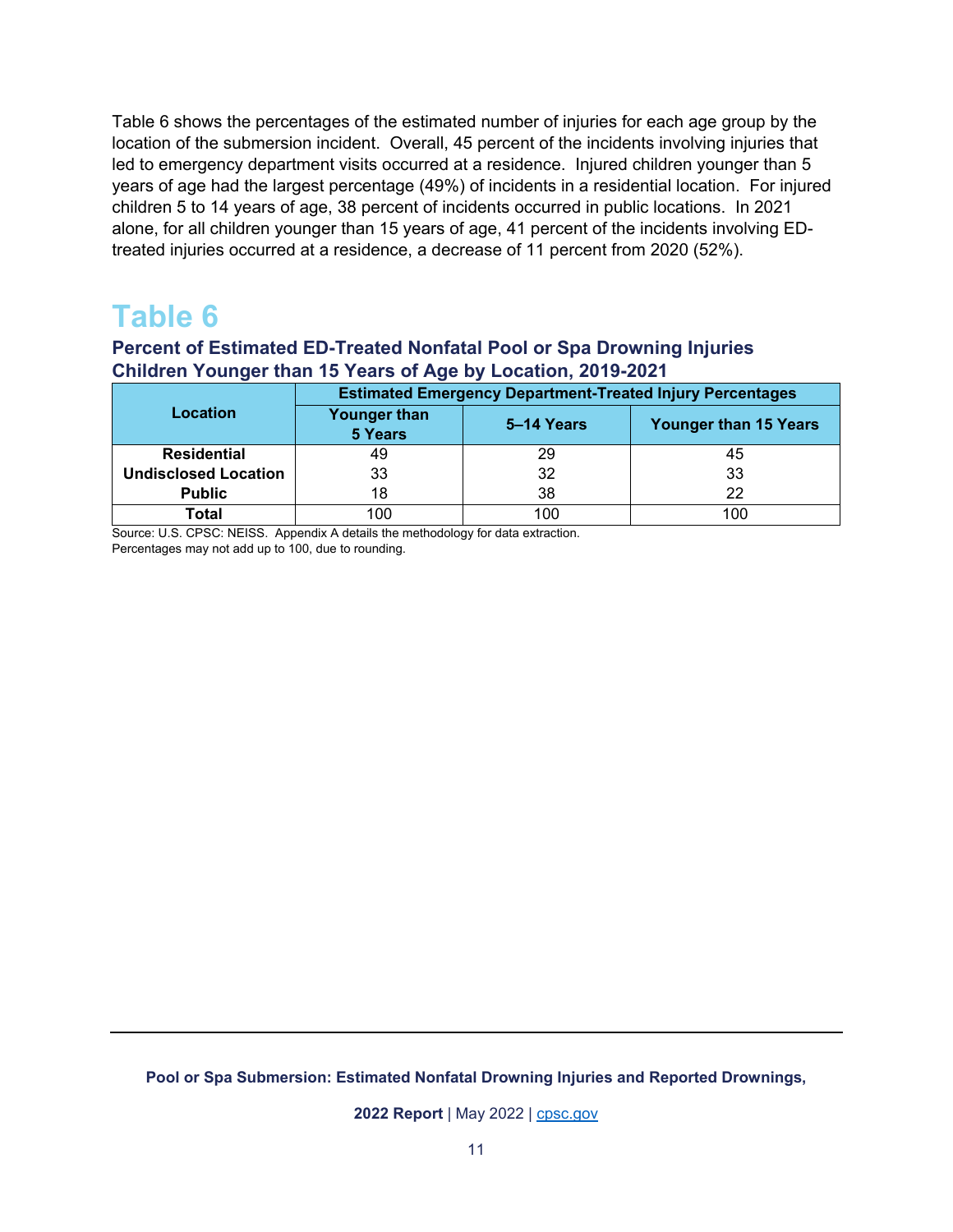## <span id="page-11-0"></span>**Reported Fatalities**

On average, 389 fatalities associated with pool or spa submersions involving children younger than 15 years of age were reported to CPSC staff annually from 2017 through 2019. The years for the injury estimates in the previous section and the fatality statistics presented here differ due to the lag in fatality reporting.

Reported fatality frequencies by year and age category are shown in Table 7. Seventy-three percent of the victims of the reported pool- or spa-related, childhood drowning fatalities were younger than 5 years of age. As noted in the NEISS injury estimates section, victims in this age category also accounted for an average of 80 percent of the childhood drowning injuries related to pools or spas between 2019 and 2021. Cases in NEISS that were classified as DOA, or died in the ED, are included in fatality case counts for their respective years.

For the 1,156 reported drowning incidents resulting in the deaths of 1,168 children from 2017 through 2019, there were 1,140 fatalities (99 percent of the incidents) that involved one victim; 12 incidents that involved two victims, and 4 incidents involving one victim who was included in the count, plus additional victims who were 15 years of age and older, and therefore, excluded from the counts.

The numbers of fatal drownings related to pools or spas presented in this section are based on all incidents reported to CPSC staff. These numbers are considered minimum counts only derived from anecdotal data and cannot be used as generalized estimates for determining trends in the U.S. population.

### <span id="page-11-1"></span>**Table 7**

#### **Drowning Deaths Reported to CPSC Staff Associated with Pools or Spas Children Younger than 15 Years of Age, 2017-2019**

|                      | <b>Reported Fatality Frequencies</b> |           |                    |                              |  |
|----------------------|--------------------------------------|-----------|--------------------|------------------------------|--|
| Year <sup>6</sup>    | Younger than<br>5 Years              | 5-9 Years | <b>10-14 Years</b> | <b>Younger than 15 Years</b> |  |
| Average <sup>7</sup> | 286                                  | 76        | 27                 | 389                          |  |
| 2019                 | 254                                  | 83        | 29                 | 367                          |  |
| 2018                 | 302                                  | 78        | 26                 | 406                          |  |
| 2017                 | 301                                  | 67        | 26                 | 395                          |  |
| Totals 2017-2019     | 857                                  | 228       | 81                 | 1,168                        |  |

Source: U.S. CPSC: CPSRMS. Appendix A details the methodology for data extraction.

**Pool or Spa Submersion: Estimated Nonfatal Drowning Injuries and Reported Drownings,** 

 6 Since reporting is ongoing, the number of reported fatalities may change in future

<span id="page-11-3"></span><span id="page-11-2"></span> $^7$  Row averages may not add to total, due to rounding.  $\,$  Totals for 2017 and 2019 reflect inclusion of two incidents that involved an  $\,$ unknown victim under 15 years of age. Based on newly available information, 2018 fatality numbers for children younger than 5 years old have been revised since the 2021 report.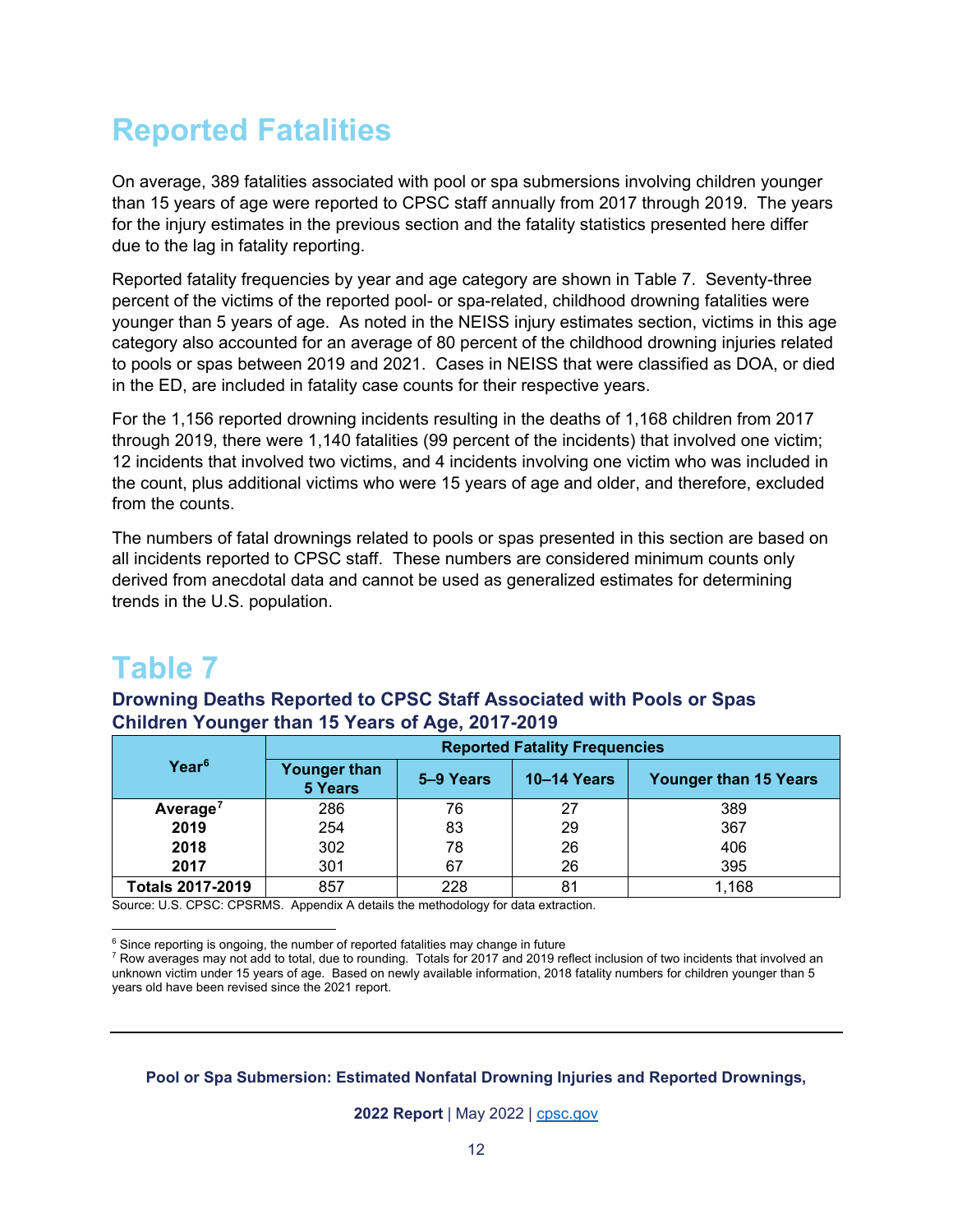Table 8 provides information on the interval between the submersion incident and the time of death for pool- or spa-related drownings. In some instances, a great deal of time may lapse from the submersion incident to death. In a few cases, the lapse may be years. For most of the fatalities (73 percent), the date of death was either the same as the date of the incident, or 1 day later. A higher percentage of children ages 10-14 (78 percent) died on the same as the date of the incident or 1 day later, than children ages 9 and under (72 percent).

### <span id="page-12-0"></span>**Table 8**

 $\overline{a}$ 

### **Percentage of Drowning Deaths Reported to CPSC Staff with Pools or Spas Children Younger than 15 Years by Days Between Incident and Death, 2017-2019[8](#page-12-1)**

| <b>Days</b><br><b>Between</b> | <b>Percentage of Reported Fatalities</b> |                |                    |                       |  |  |
|-------------------------------|------------------------------------------|----------------|--------------------|-----------------------|--|--|
| Incident &<br><b>Death</b>    | <b>Younger than</b><br>5 Years           | 5-9 Years      | <b>10-14 Years</b> | Younger than 15 Years |  |  |
| 0 days                        | 64                                       | 64             | 72                 | 64                    |  |  |
| 1 day                         | 8                                        | 9              | 6                  | 8                     |  |  |
| $2-7$ days                    | 19                                       | 20             | 15                 | 19                    |  |  |
| $8 - 31$ days                 | 5                                        | 5              | $\overline{4}$     | 5                     |  |  |
| $> 31$ days                   | 4                                        | $\overline{2}$ | $\overline{2}$     | 3                     |  |  |
| <b>Total</b>                  | 100                                      | 100            | 100                | 100                   |  |  |

Source: U.S. CPSC: CPSRMS. Appendix A details the methodology for data extraction.

Percentages may not add up to 100, due to rounding and refer to percentages within each age group.

<span id="page-12-1"></span> $^8$  Note that the age at time of death is used to determine the appropriate age category. In most cases, the difference between the date of incident and date of death is not sufficient to change the age category. There were 39 fatalities where the difference was more than 31 days.

**Pool or Spa Submersion: Estimated Nonfatal Drowning Injuries and Reported Drownings,**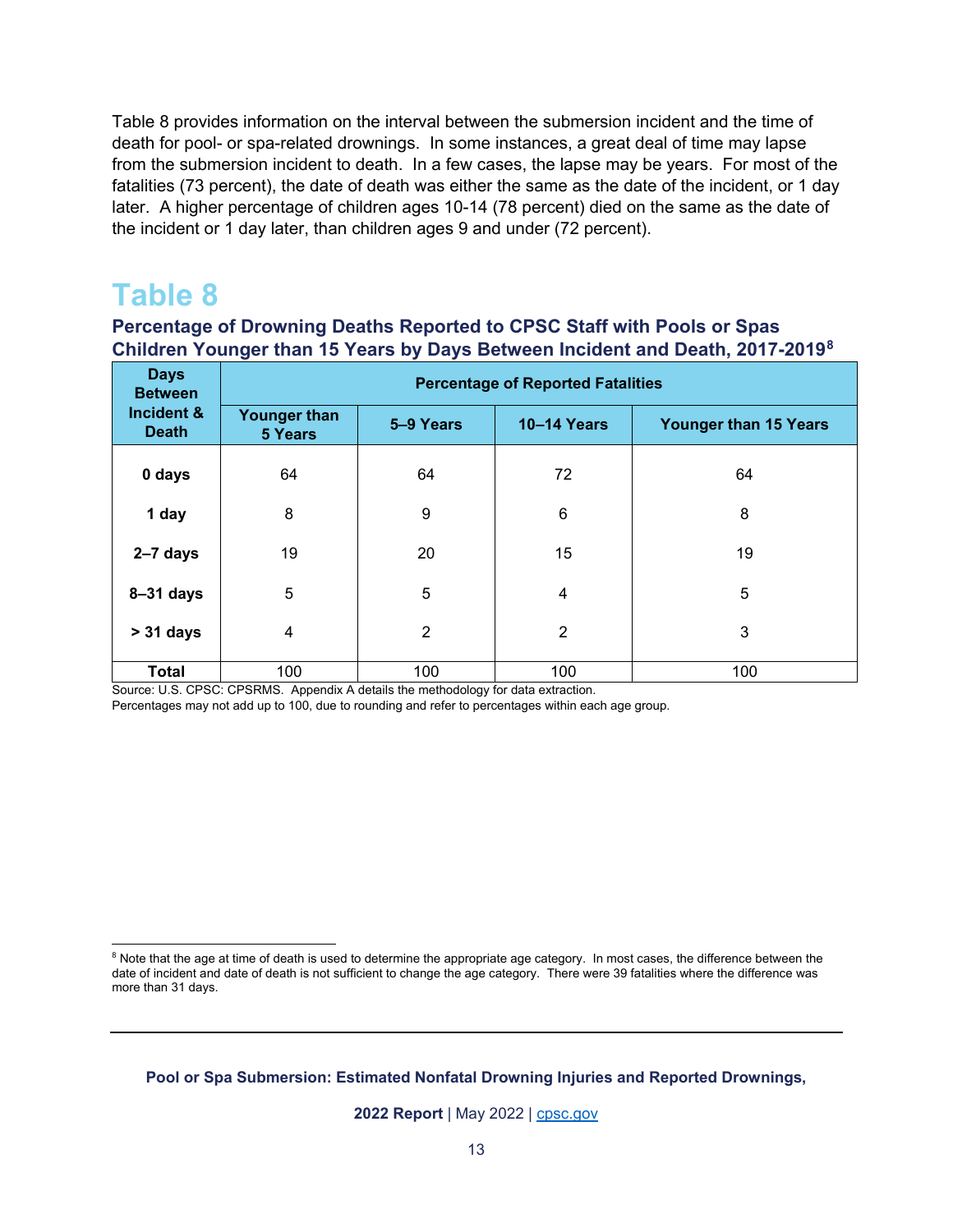Reported fatal drownings occurred predominantly in pools. A small number of fatal drownings (37) were associated with spas. Children younger than 5 years of age comprised almost all the reported spa-related drownings. Table 9 presents these percentages by product type.

### <span id="page-13-0"></span>**Table 9**

#### **Percentage of Drowning Deaths Reported to CPSC Staff Associated with Pools or Spas Involving Children Younger than 15 Years by Product Type, 2017-2019**

| <b>Product</b> | <b>Percentage of Reported Fatalities</b> |                          |                    |                              |  |
|----------------|------------------------------------------|--------------------------|--------------------|------------------------------|--|
|                | <b>Younger than</b><br>5 Years           | 5–9 Years                | <b>10-14 Years</b> | <b>Younger than 15 Years</b> |  |
| <b>Pool</b>    | 96                                       | 100                      | 99                 | 97                           |  |
| Spa            |                                          | $\overline{\phantom{0}}$ |                    | ີ                            |  |
| Total          | 100                                      | 100                      | 100                | 100                          |  |

Source: U.S. CPSC: CPSRMS. Appendix A details the methodology for data extraction.

"-" denotes no data recorded.

Percentages may not add up to 100, due to rounding and refer to percentages within each age group.

Table 10 gives the percentages of pool or spa drownings by victim age and gender. For all age groups under age 15, there were more reported male submersion victims than reported female submersion victims. This is consistent with the injury data, which show that more male children were treated in emergency departments for pool- or spa-related drowning injuries.

### <span id="page-13-1"></span>**Table 10**

**Percentage of Drowning Deaths Reported to CPSC Staff Associated with Pools or Spas Involving Children Younger than 15 Years of Age by Gender, 2017-2019**

| <b>Gender</b> | <b>Percentage of Reported Fatalities</b> |           |                    |                              |  |
|---------------|------------------------------------------|-----------|--------------------|------------------------------|--|
|               | Younger than<br>5 Years                  | 5–9 Years | <b>10–14 Years</b> | <b>Younger than 15 Years</b> |  |
| <b>Male</b>   | 67                                       | 65        | 68                 | 67                           |  |
| <b>Female</b> | 33                                       | 34        | 32                 | 33                           |  |
| <b>Total</b>  | 100                                      | 100       | 100                | 100                          |  |

Source: U.S. CPSC: CPSRMS. Appendix A details the methodology for data extraction. Percentages may not add up to 100, due to rounding and refer to percentages within each age group.

#### **Pool or Spa Submersion: Estimated Nonfatal Drowning Injuries and Reported Drownings,**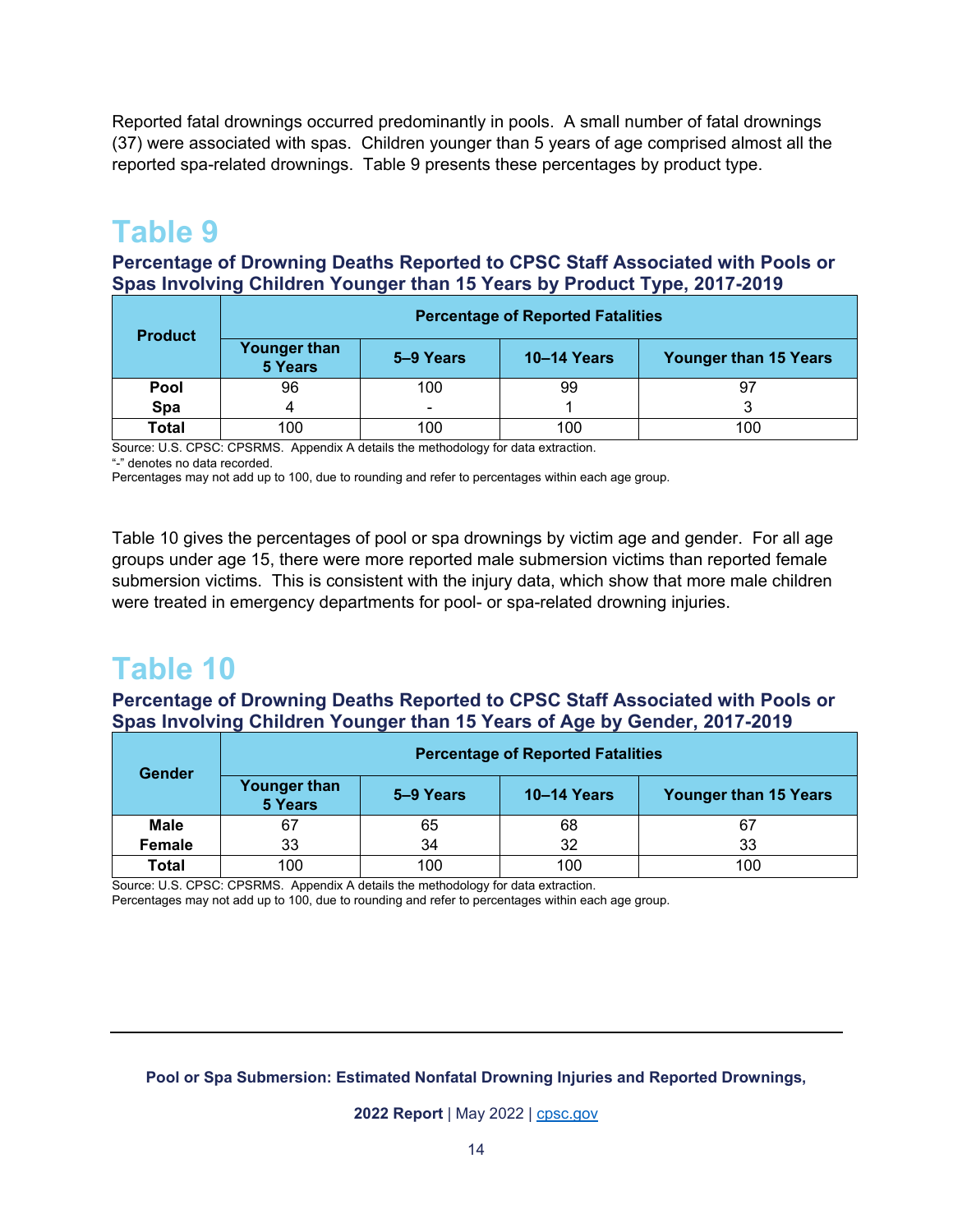Figure 3 illustrates the monthly distribution of reported pool- or spa-related childhood drownings as a function of victim age. As expected, the summer months of May, June, July, and August had the largest annual fatality frequencies for all age groups.

### <span id="page-14-0"></span>**Figure 3**

**Average Annual Drowning Deaths Reported to CPSC Staff Associated with Pools or Spas Involving Children Younger than 15 Years of Age by Month of Death and Age Category, 2017-2019**



Source: U.S. CPSC: CPSRMS.

#### **Pool or Spa Submersion: Estimated Nonfatal Drowning Injuries and Reported Drownings,**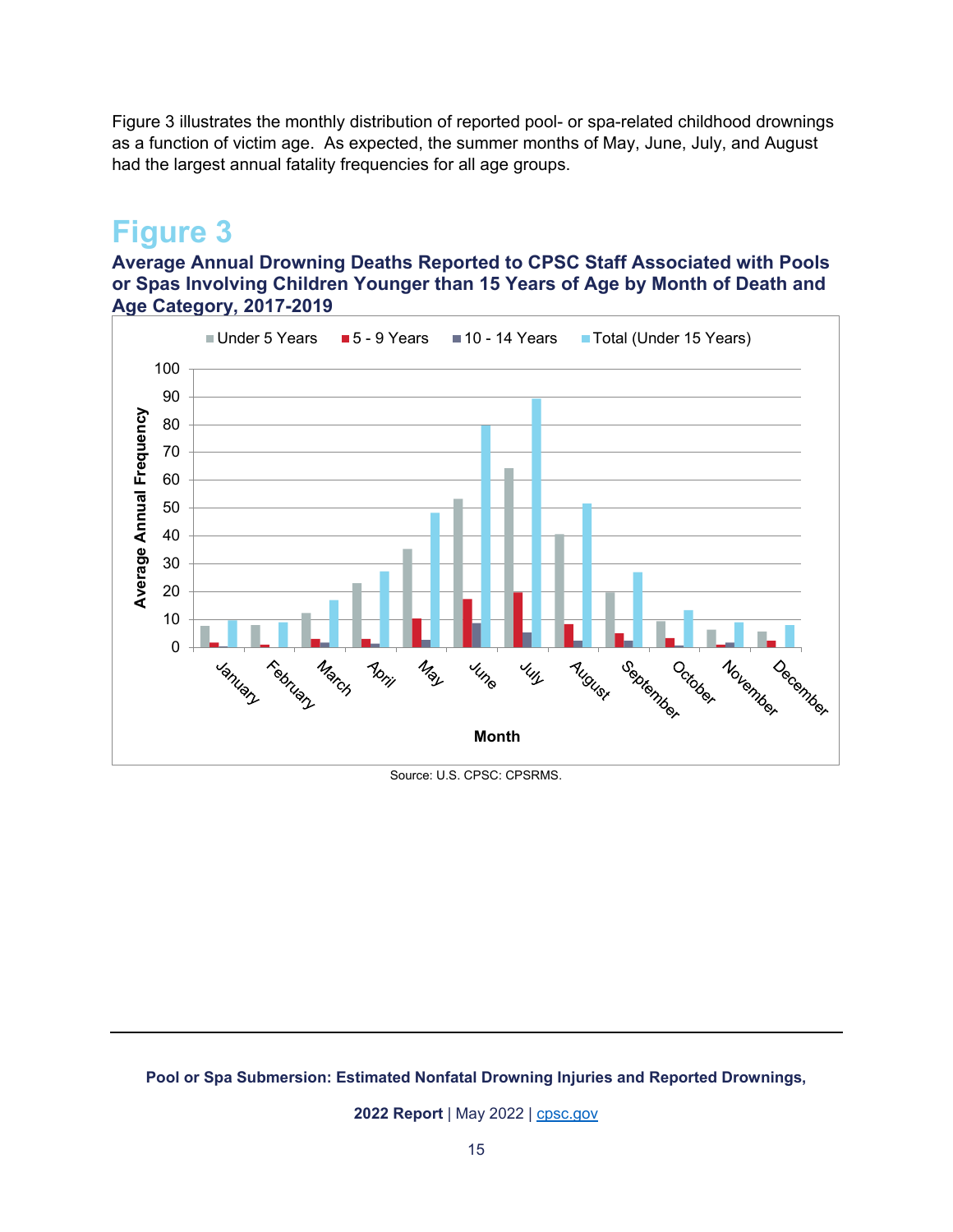Figure 4 shows the annual average of reported pool or spa drownings in children younger than 15 years old as a frequency distribution of the victim's age. Children between the ages of 1 and 3 years (12 to 47 months) comprised approximately 63 percent of the reported pool or spa drowning fatalities. The graph shows a sharp decrease after age 2 (less than or equal to 35 months).

### <span id="page-15-0"></span>**Figure 4**

**Average Annual Drowning Deaths Reported to CPSC Staff Associated with Pools or Spas Involving Children Younger than 15 Years of Age by Age, 2017-2019**



Source: U.S. CPSC: CPSRMS.

#### **Pool or Spa Submersion: Estimated Nonfatal Drowning Injuries and Reported Drownings,**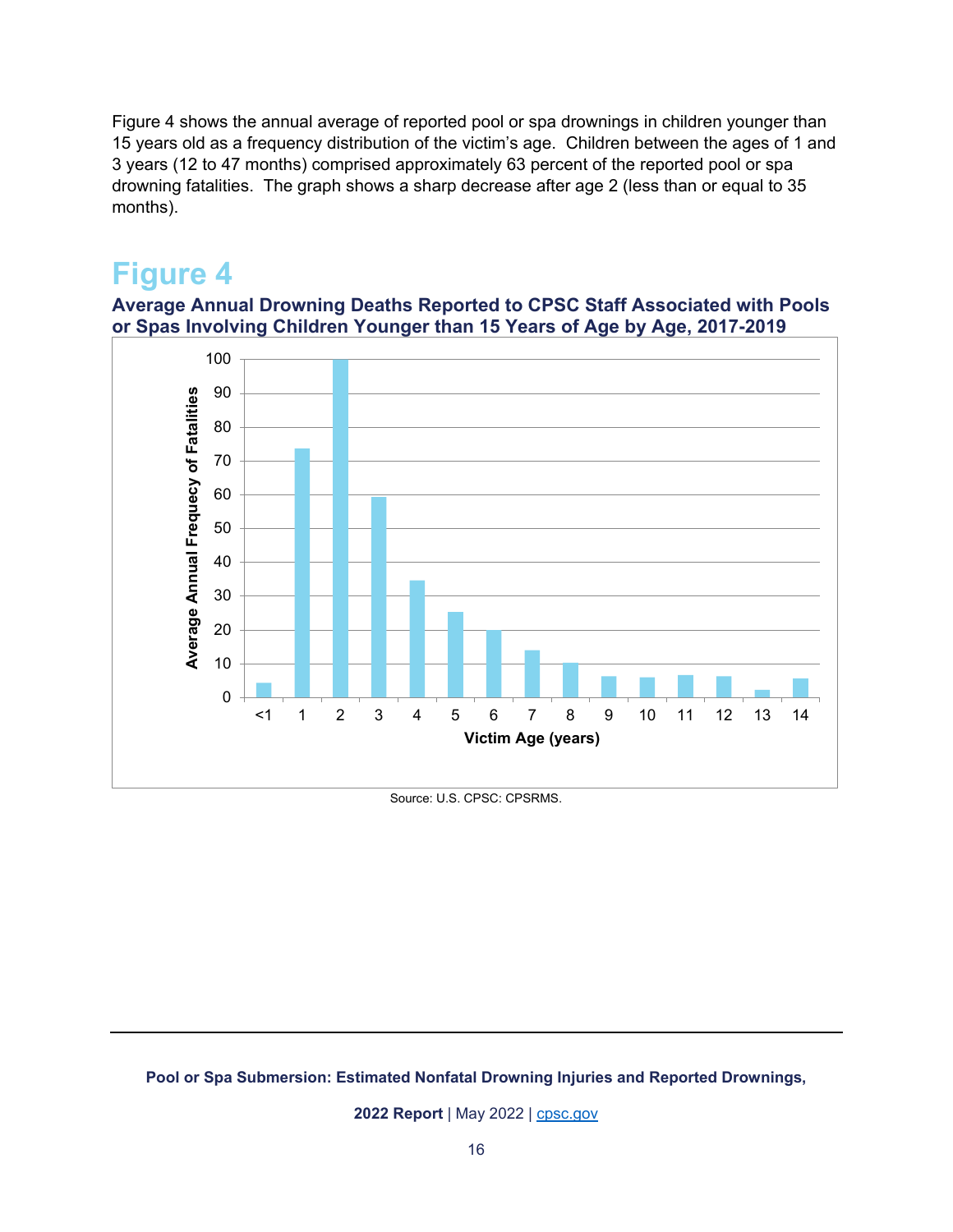Table 11 records the percentages of reported pool or spa drownings by incident location. Most of the reported deaths (67 percent for pools or spas) occurred in residential settings, such as the victim's home, the house of a family member/friend/acquaintance, or a neighbor's residence. The victim's home accounts for the largest percentage (43 percent) of all location categories for victims younger than 15 years of age. For children 5 to 9 years of age and children 10 to 14 years of age, the public/community/business location accounted for the largest percentage of reported drownings.

### <span id="page-16-0"></span>**Table 11**

 $\overline{a}$ 

**Percentage of Drowning Deaths Reported to CPSC Staff Associated with Pools or Spas Involving Children Younger than 15 Years of Age by Incident Location, 2017-2019** 

| Location                                             | <b>Percentage of Reported Fatalities</b> |           |                    |                              |  |
|------------------------------------------------------|------------------------------------------|-----------|--------------------|------------------------------|--|
|                                                      | Younger than 5<br>Years                  | 5-9 Years | <b>10-14 Years</b> | <b>Younger than 15 Years</b> |  |
| Home                                                 | 54                                       | 12        | 15                 | 43                           |  |
| Family/<br>Friend/<br>Acquaintance                   | 21                                       | 6         | 7                  | 17                           |  |
| Neighbor                                             | 8                                        | 5         | 2                  | 7                            |  |
| Public/<br>Community/<br><b>Business<sup>9</sup></b> | 9                                        | 49        | 53                 | 20                           |  |
| <b>Undisclosed</b><br>Location                       | 8                                        | 28        | 22                 | 13                           |  |
| <b>Total</b>                                         | 100                                      | 100       | 100                | 100                          |  |

Source: U.S. CPSC: CPSRMS. Appendix A details the methodology for data extraction.

Percentages may not add up to 100, due to rounding and refer to percentages within each age group.

<span id="page-16-1"></span> $^9$  Condominium and apartment complex pools are included in this category.

**Pool or Spa Submersion: Estimated Nonfatal Drowning Injuries and Reported Drownings,**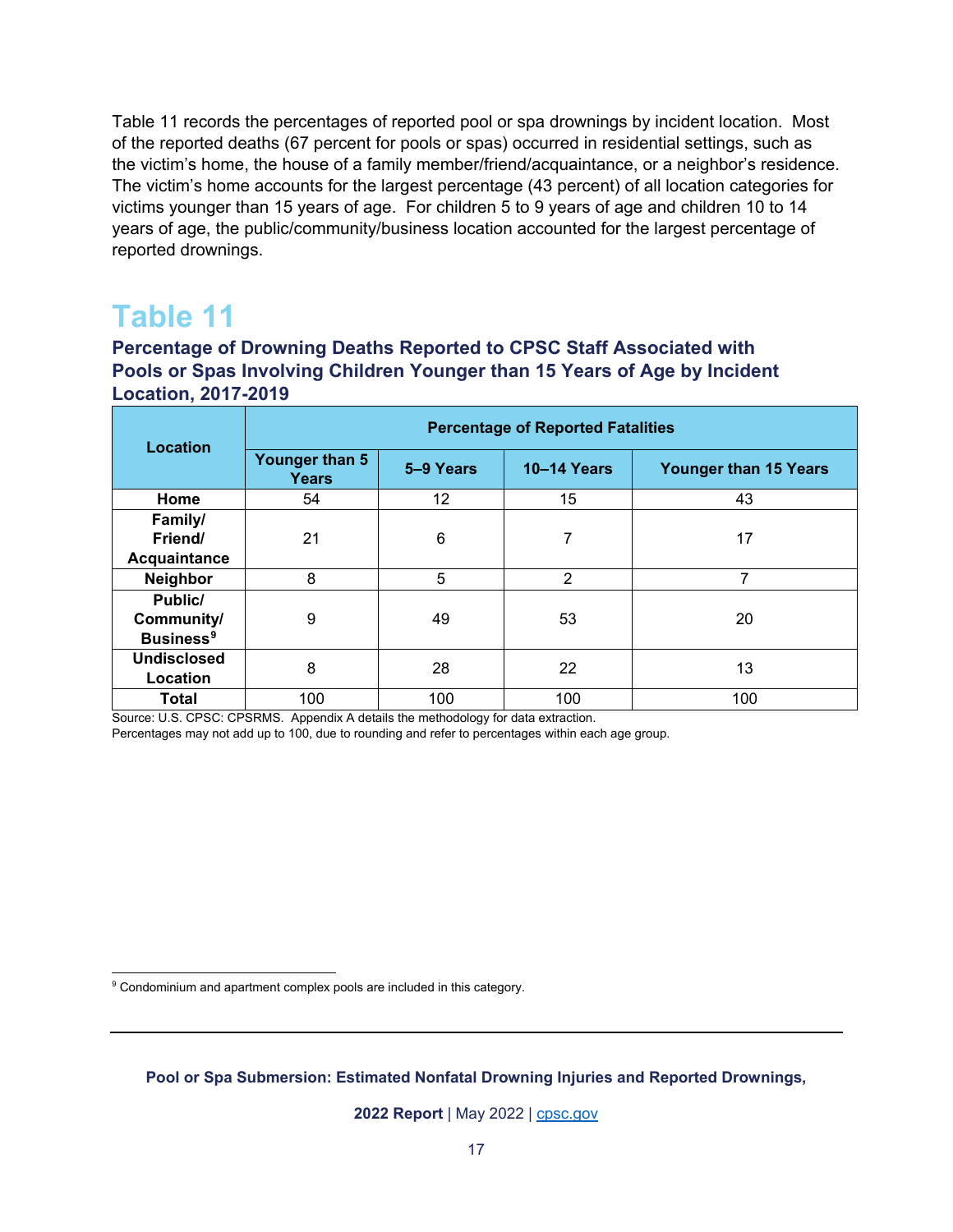Table 12 presents the percentages of reported fatal drownings by pool/spa type. The in-ground product type accounted for the largest percentage of known pool/spa types (54 percent for victims younger than 15). This was followed by the above-ground pool category and outside home spa pool category for cases where pool/spa type was known.

### <span id="page-17-0"></span>**Table 12**

**Percentage of Drowning Deaths Reported to CPSC Staff Associated with Pools or Spas Involving Children Younger than 15 Years of Age by Specific Pool/Spa Type Product Category, 2017-2019** 

| <b>Location</b>                        | <b>Percentage of Reported Fatalities</b> |           |                    |                       |  |
|----------------------------------------|------------------------------------------|-----------|--------------------|-----------------------|--|
|                                        | <b>Younger than</b><br>5 Years           | 5-9 Years | <b>10-14 Years</b> | Younger than 15 Years |  |
| In-Ground<br>(Pool Only)               | 51                                       | 59        | 63                 | 54                    |  |
| Undisclosed<br>Pool/Spa<br><b>Type</b> | 16                                       | 38        | 30                 | 21                    |  |
| Above-<br>Ground (Pool<br>Only)        | 26                                       | 4         | 1                  | 20                    |  |
| Portable <sup>10</sup><br>(Pool Only)  | $\overline{2}$                           | 1         |                    | 2                     |  |
| Inside Home<br>(Spa Only)              | $\mathbf 0$                              |           |                    | $\mathbf{0}$          |  |
| Outside<br>Home<br>(Spa Only)          | 4                                        |           | 1                  | 3                     |  |
| <b>Total</b>                           | 100                                      | 100       | 100                | 100                   |  |

Source: U.S. CPSC: CPSRMS. Appendix A details the methodology for data extraction.

Percentages may not add up to 100 due to rounding and refer to percentages within each age group: In this table, 0 represents < 0.5%; "-" denotes no data recorded.

<span id="page-17-1"></span> $\overline{a}$  $10$  A "portable pool" is defined as any pool that can be set up/taken down or moved to another location with relative ease.

**Pool or Spa Submersion: Estimated Nonfatal Drowning Injuries and Reported Drownings,**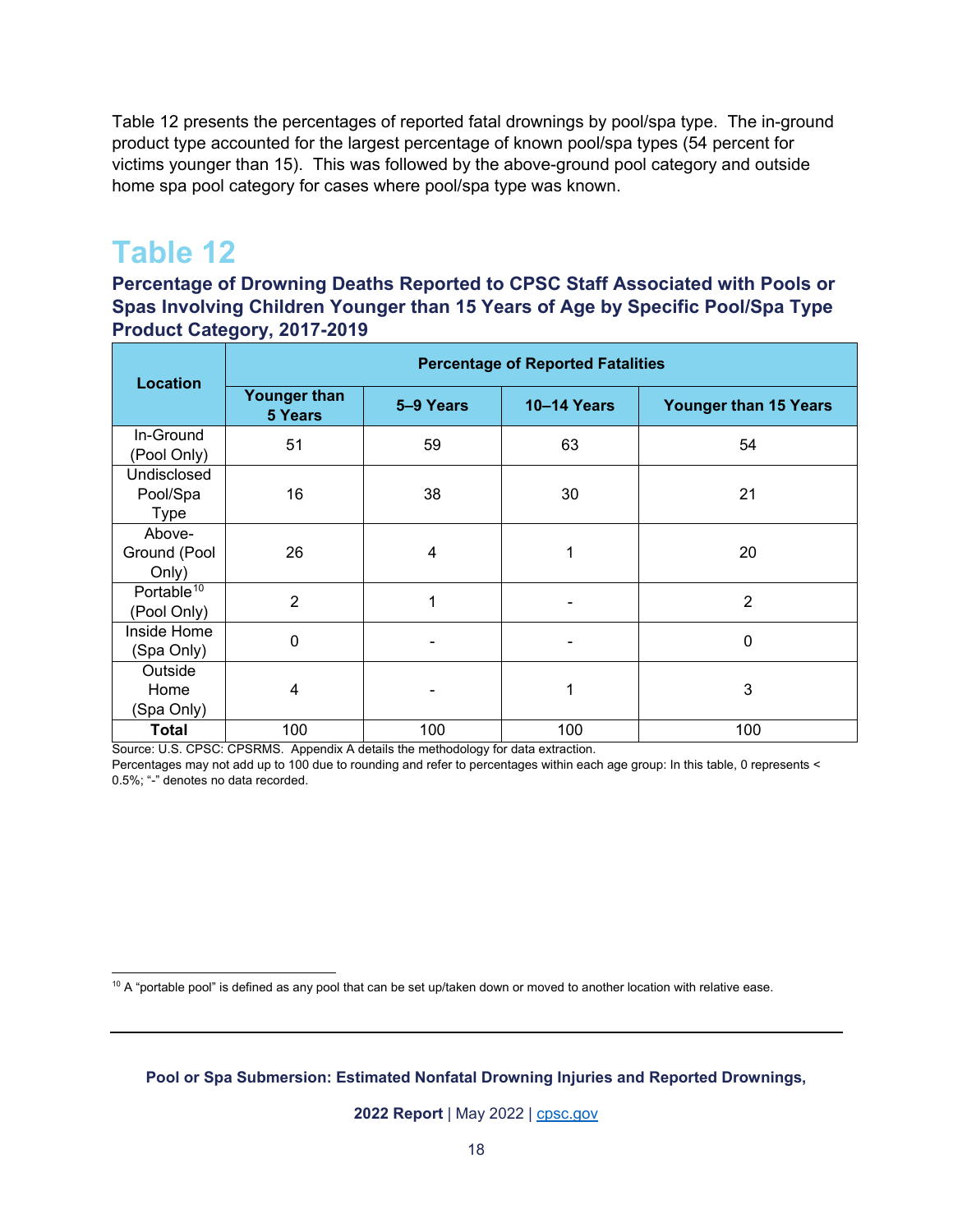Because the majority of reported fatal drowning victims were younger than 5 years of age, common scenarios for children younger than 5 years of age for pools or spas (857 reported drownings) were classified in Table 13. The highest percentage of the reports (65 percent) attributed the incident to a gap in adult supervision (an adult losing contact or knowledge of the whereabouts of the child, and during that period, the child managed to access the pool/spa). Eleven percent of the reports indicated barrier compromise or circumvention. Another common scenario—8 percent of the reports—involved observation of the victim close to the pool/spa, with the victim last seen in the pool/spa, or near the pool/spa, before the incident occurred. Additionally, in 16 percent of the reports, there was too little information available to determine the scenario.

### <span id="page-18-0"></span>**Table 13**

#### **Percentage of Drowning Deaths Reported to CPSC Staff Associated with Pools or Spas Children Younger than 5 Years of Age by Scenario, 2017-2019**

| <b>Scenario</b>                                               | Percentage of Reported Fatalities for Pools and Spas |  |  |
|---------------------------------------------------------------|------------------------------------------------------|--|--|
| <b>Lost Contact or</b><br><b>Knowledge of Whereabouts</b>     | 65                                                   |  |  |
| <b>Not Enough Information to</b><br><b>Determine Scenario</b> | 16                                                   |  |  |
| <b>Barrier Integrity or</b><br><b>Circumvented Barrier</b>    | 11                                                   |  |  |
| Observed Near Pool/Spa or<br>In Pool/Spa Prior to Incident    | 8                                                    |  |  |

Source: U.S. CPSC: CPSRMS. Appendix A details the methodology for data extraction.

**Pool or Spa Submersion: Estimated Nonfatal Drowning Injuries and Reported Drownings,**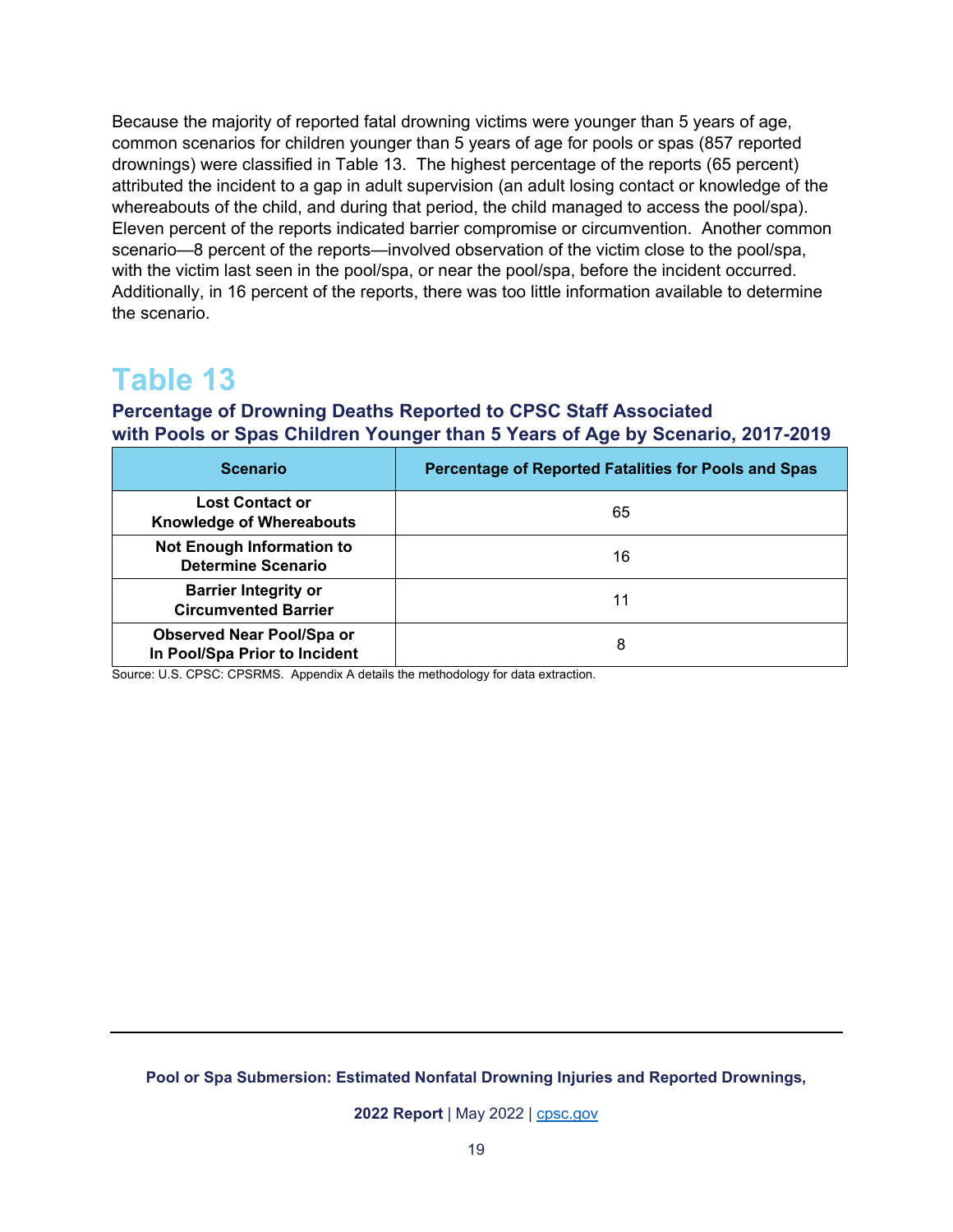# <span id="page-19-0"></span>**Appendix A**

"Drowning" is defined as the process of experiencing respiratory impairment from submersion/immersion in liquid. Drowning outcomes can result in "death," "no morbidity," or "morbidity" (further categorized as "moderately disabled," "severely disabled," "vegetative state/coma," and "brain death").<sup>[11](#page-19-1)</sup>

#### Methodology for Pool or Spa Submersion: Estimated Nonfatal Drowning Injuries

Injury estimates came from NEISS data extracted on April 13, 2022, for calendar year 2021. The NEISS product codes used for the data were 3251 (Built-in pools), 3221 (Above-ground pools), 5043 (Portable pools), 1284 (Pools, not specified), 3274 (Swimming, activity) and 698 (Hot tubs and Spas). Diagnoses codes of 69 (Submersions), 65 (Anoxia), and 42 (Aspirated on) were also used, along with the age constraint of "children younger than 15 years of age," to restrict the extracted data. Cases involving the activity of swimming were reviewed for potential inclusion in the data set. NEISS data from 2019 and 2020 were also used from last year's report to cover the 2019 through 2021 timeframe. NEISS data is from a probability-based sample. Sampling weights are used to project the cases from NEISS hospital-treated injury cases to national estimates. Because incidents in NEISS are unique, there were no duplicates.

The estimated numbers of emergency department-treated injuries are rounded to the nearest hundred. Because NEISS is a weighted sample, injury category percentages were based on the category weighted estimate (unrounded), divided by the total weighted estimate (unrounded); then the percentages are rounded to the nearest integer.

#### Historical Estimates

Injury estimates used for trend analyses are based on NEISS data from 2012 through 2021. Figure 5 provides the estimated number of injuries for children younger than 5 years of age, the fitted trend line, as well as the 95 percent confidence level for prediction intervals (CLP) for the fitted line. The p-value associated with the slope of the fitted line in the figure below is 0.5723, which indicates that no statistically significant trend exists for injury estimates from 2012 through 2021. While the number of estimated injuries has fluctuated since 2016, the population of children under age 5 in the United States decreased approximately 6 percent from 2012 to 2021.<sup>12</sup> Since the coefficients of variation associated with the injury estimates exceed the

**Pool or Spa Submersion: Estimated Nonfatal Drowning Injuries and Reported Drownings,** 

<span id="page-19-1"></span> $\overline{a}$ <sup>11</sup> <https://pediatrics.aappublications.org/content/126/1/178>- avoid use of terms such as "near," "wet," "dry," "active," "passive," "silent," and "secondary" drowning.

<span id="page-19-2"></span><sup>12</sup> Annual estimates are from [https://www2.census.gov/programs-surveys/popest/datasets/2010-2020/national/asrh/nc-est2020](https://www2.census.gov/programs-surveys/popest/datasets/2010-2020/national/asrh/nc-est2020-agesex-res.csv) [agesex-res.csv](https://www2.census.gov/programs-surveys/popest/datasets/2010-2020/national/asrh/nc-est2020-agesex-res.csv) an[d https://www2.census.gov/programs-surveys/popest/datasets/2020-2021/national/asrh/nc-est2021-agesex](https://www2.census.gov/programs-surveys/popest/datasets/2020-2021/national/asrh/nc-est2021-agesex-res.csv)[res.csv](https://www2.census.gov/programs-surveys/popest/datasets/2020-2021/national/asrh/nc-est2021-agesex-res.csv)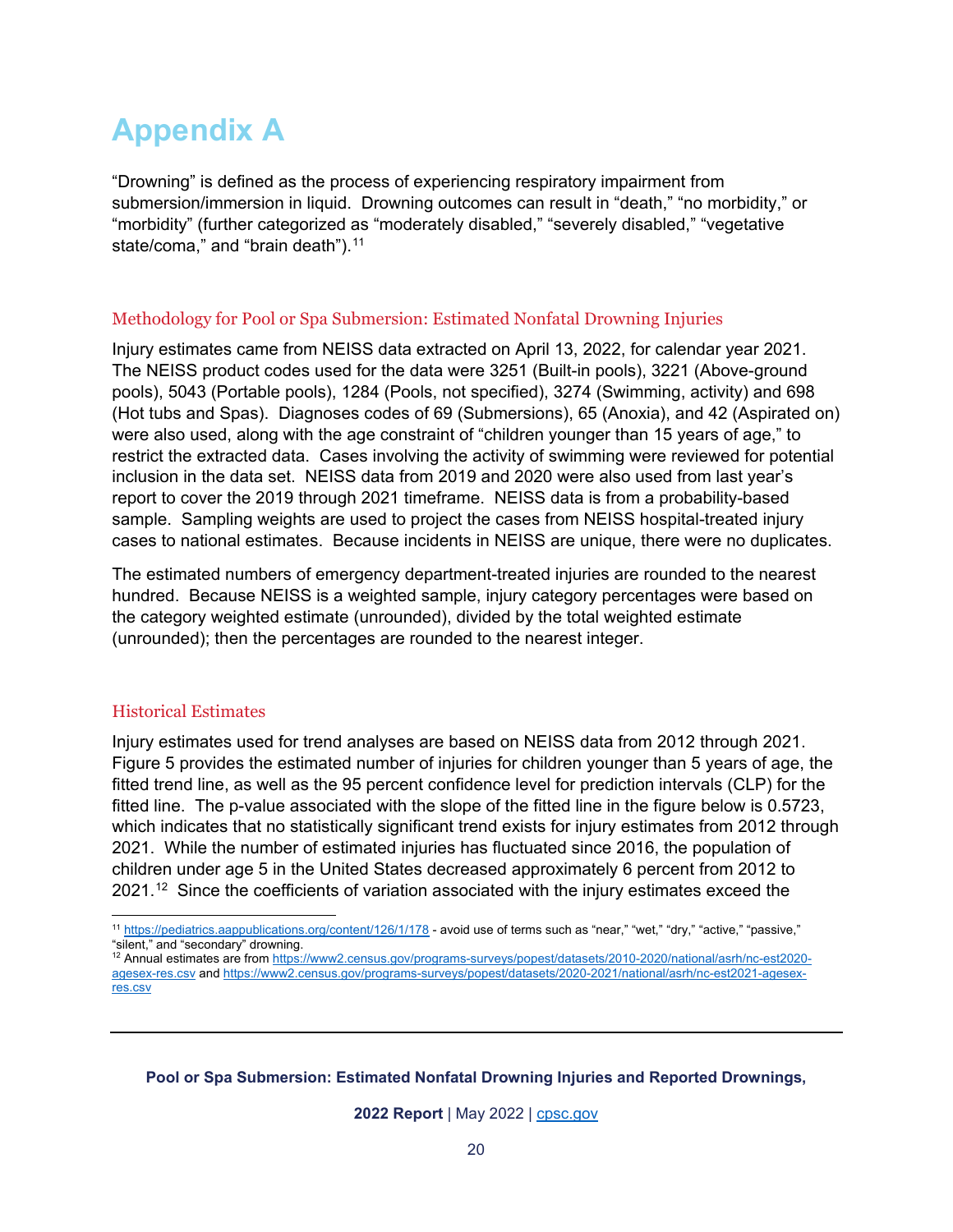NEISS reliability threshold of 33 percent, trend analysis findings should be interpreted with caution.

### **Figure 5**





#### Methodology for Pool or Spa Submersion: Reported Drownings

Data were extracted on March 28, 2022, from CPSC's Consumer Product Safety Risk Management System (CPSRMS), for pool- or spa-related submersion deaths involving children younger than 15 years of age for the years 2017 to 2019. These data were merged with data from last year's report for 2017 and 2018, to cover the 2017 through 2019, reporting period. It should be noted that for a given year, date of death was used to determine the appropriate year

#### **Pool or Spa Submersion: Estimated Nonfatal Drowning Injuries and Reported Drownings,**